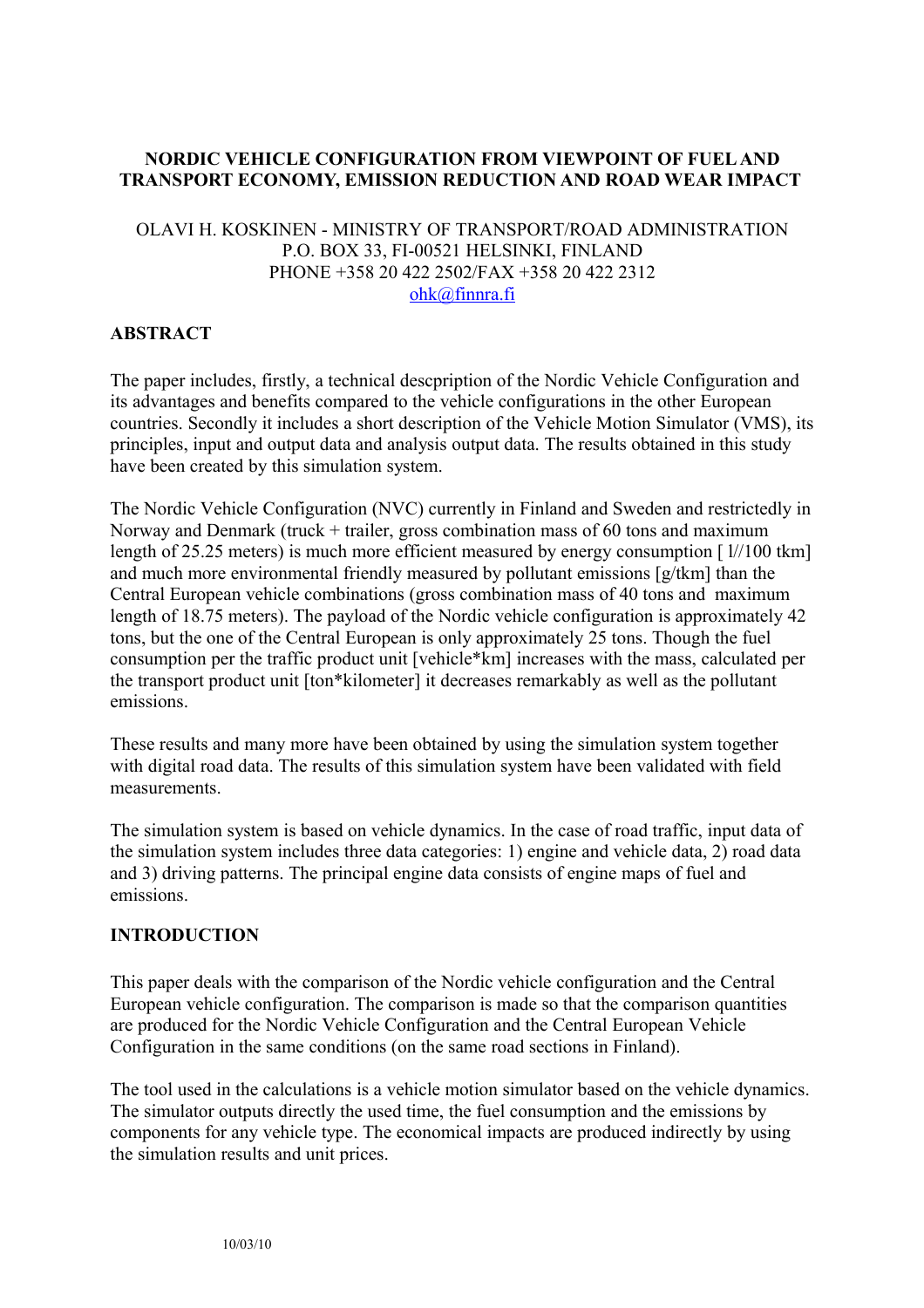In this case the simulation has been applied for the Nordic vehicle configuration and the Central European vehicle configuration on the selected road sections. A short description of the simulator is given in Appendix of this paper. There are two kinds of comparison quantities; physical and monetary. The both are related to the traffic product [vehicle kilometers] and to the transport product [ton kilometers]. The physical quantities are: the used time, the fuel consumption, the emissions by items and the equivalent single axle loads (ESAL). The monetary quantities are: the variable and fixed vehicle operating costs.

The road sections included in the simulations represent three (3) types of topography in Finland: average, flat and hilly. The lengths of the road sections used in the simulations are 169.7, 176.1 and 50.8 km.

# **VEHICLE DIMENSIONS AND MASSES IN THE EUROPEAN UNION AND SOME OTHER COUNTRIES**

Heavy duty vehicles for goods transport are different in the European countries. When there is question of long haulage transportation, in general, goods are not transported by single unit trucks (without trailers), but the transportation occurs with vehicle combinations. This means that trucks are equipped either with semi-trailers or with trailers. However, the regulations concerning the masses and dimensions of these vehicles in national transportation vary from country to country.

## **Vehicle dimensions**

The dimensions are more homogeneous, because they have been harmonized within the European Union with few exceptions, but the masses can be decided at the national level. A common length for an articulated vehicle (truck + semi-trailer) is 16.5 m and for a road train (truck + trailer) is 18.75 m. In Finland the maximum length for all road trains is  $25.25$  m as well as in Sweden for module combinations. If the road train in Sweden is not a module combination (genuine), the maximum length is only 24 m. In Norway (not a member state of the EU) the maximum length for a truck trailer combination in timber transportation is 22 m, otherwise 19 m. Restrictedly the modular concept (60 t, 25.25 m) can be utilized. In Denmark the maximum length is 18.75 m, but as in Norway the modular concept can be used restrictedly.

### **Maximum gross mass of a vehicle combination**

The maximum gross mass of a vehicle combination is in general 40 t in the Central European countries. Before the year of 2000 in Switzerland (not a member state of the EU) this was 28 t. In Denmark the maximum gross mass of a vehicle combination is 48 t and in the Netherlands 50 t as well as in Norway so far. In the Netherlands the modular concept is also known, and it is used restrictedly.

In Finland the maximum gross mass for a road train is 60 t, if the combinations has at least seven (7) axles, 53 t with six (6) axles at least, 44 t with five (5) axles at least and 36 t with four (4) axles at least. For an articulated vehicle the maximum gross mass is 48 t.

In Sweden from the viewpoint of the gross combination mass there is no separation between an articulated vehicle and a road train. The maximum gross mass is 60 t, but naturally the number of axles restricts that as well as in Finland.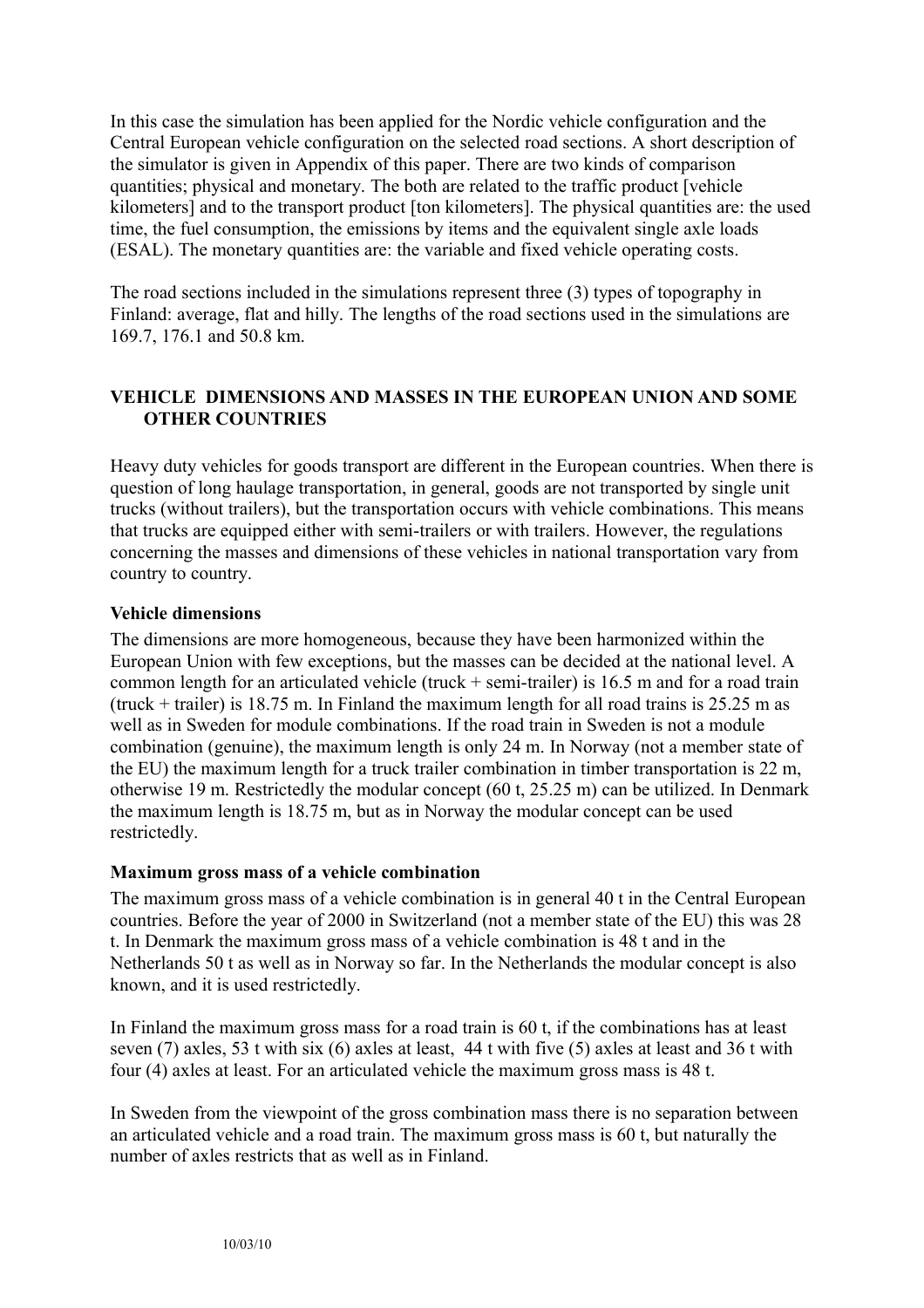# **Nordic vehicle configuration**

The solution utilized in Finland and Sweden is called here a NORDIC VEHICLE CONFIGURATION (NVC). As said above Norway, Denmark and the Netherlands have adopted this concept and apply this restrictedly.

The main idea in the Nordic Vehicle Configuration is to save energy, reduce emissions and decrease transportation costs. Also the road wear will be reduced, while a reduced vehicle fleet with increased loads can take care of the same transport product [ton\*kilometers] distributed on an increased number of (real) axles, but a decreased number of equivalent axles. The solution utilized in the Central European countries is called here a CENTRAL EUROPEAN VEHICLE CONFIGURATION.

# **TYPE VEHICLES, TRANSPORTATION ROUTES AND DRIVING TECHNIQUE IN THE CASE STUDY**

In this presentation some cases are studied. The fuel consumption and emissions have been analyzed by the computer simulation system for the motion of any road and rail vehicle. The simulation method has been validated by several field tests. The calculations concerning the vehicle operation costs are based on the current cost and price level in Finland, and the road wear survey is based on the AASHO road tests started in the early 1960's in USA and continued later all over the world

# **Type vehicles**

In order the comparison between the different vehicle types would be possible the load space in all cases is assumed to be a sheeted body. Because the mass of the test vehicles varies between 40 and 80 t, the vehicle performance is also different. Therefore four (4) different engines (rated power range 309 … 460 kW) are tested throughout the whole vehicle fleet. All these engines are different versions of the same base engine. This has six (6) cylinders in a row and its swept volume is approximately 12 l. The rated power of this base version is 309 kW at 1900 rpm, and the version with a compound turbo has 345 kW at 1900 rpm. With eight (8) cylinders (V8) the respective values are 412 kW at 1900 rpm and 460 kW at 1900 rpm, and the swept volume is then approximately 16 l.

A very common vehicle type in Central Europe is an articulated vehicle (truck + semi-trailer). The truck has two (2) axles and the semi-trailer has three (3) axles. The semi-trailer has a triple bogie with single wheels at each axle. In Finland the gross mass of this vehicle combination can be 42 t, but in Central Europe it is normally 40 t. In this survey the gross combination mass is 40 t for this vehicle type, and then the payload (load capacity) is 25.7 t.

In those countries, where the gross mass is 48 to 50 t a very common vehicle combination is a 3-axled truck with 3-axled trailer. In Finland the gross mass of this type vehicle is 53 t. The payload is 35.5 t. This is selected for the second type vehicle to be surveyed.

In Finland and Sweden the most common combination is a 3-axled truck with a 4-axled trailer. Then the gross mass is 60 t and the payload 41.2 t. This is the third type vehicle.

So far the gross mass of 60 t is the maximum, although the combination has more than seven (7) axles. This occurs in general in case of the length of 25.25 m, because the turning rule requires five (5) axles in the trailer. In order to utilize the full capacity of the axle masses the gross mass of this combination could be 68 t (truck 26 t and trailer 42 t) and respectively the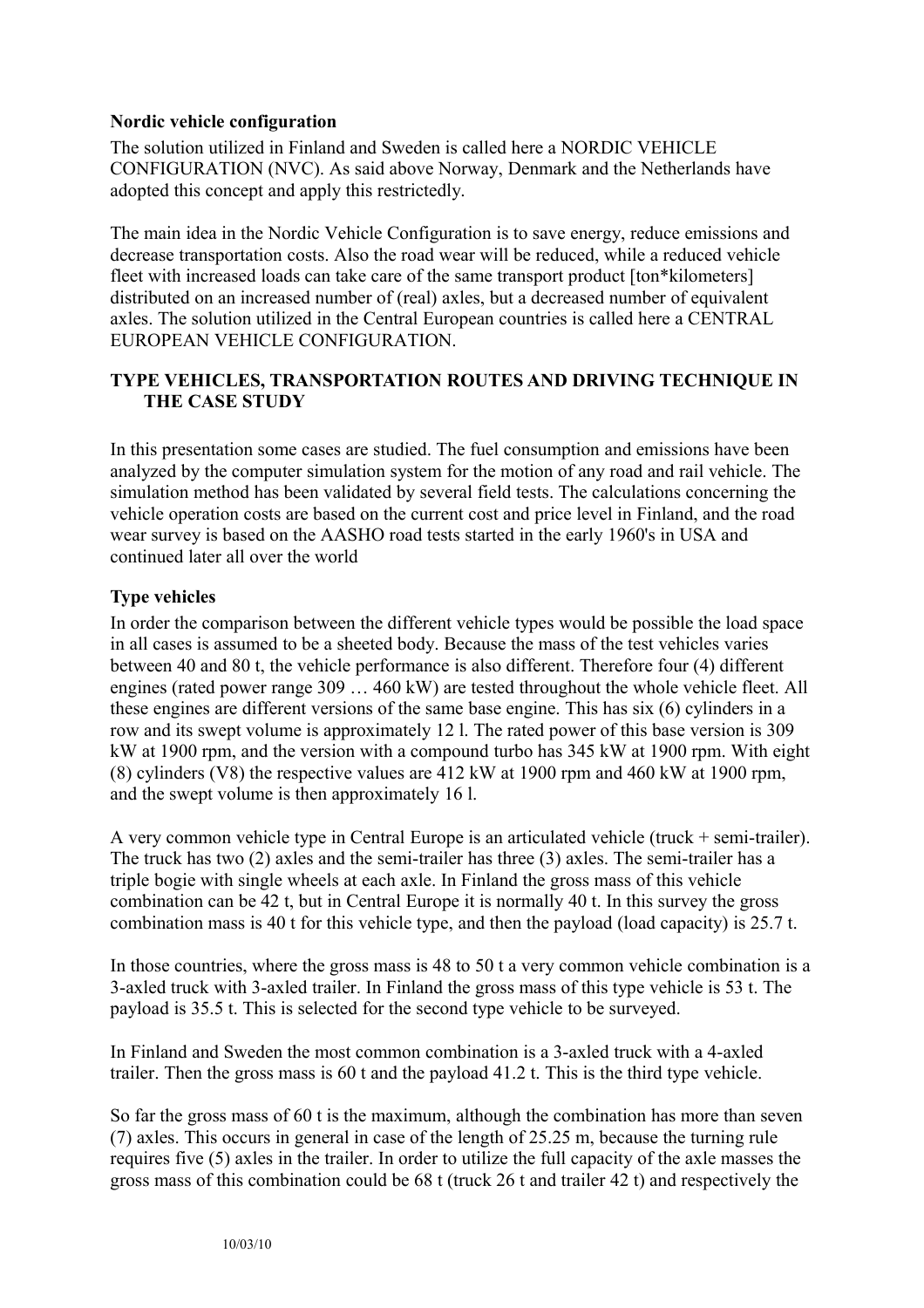payload would be 47.7 t. This is not yet legal, but it might be the next step in the future solutions. This is selected for the fourth type vehicle in this survey.

By using 4-axled or 5-axled trucks the number of axles in the combination can still be increased. With a 4-axled truck the combination has nine (9) axles and gross train mass could be 74 t and the payload 52.4 t. This is the fifth type vehicle.

The sixth type vehicle is a 5-axled truck (38 t) and a 5-axled trailer (42 t). The gross train mass is then 80 t and the payload 58.0 t. See Table 1.

# **Transportation routes**

Three (3) test road sections have been selected. The first represents an average road by the topography. This is the highway no. 7 leading eastbound from HELSINKI to VIROLAHTI (Russian border). The second is the highway no. 8 between KOKKOLA-OULU on the coast of Western Finland, where the terrain is very flat, and therefore this section represents a flat road. The third is the highway no. 26 between HAMINA-TAAVETTI representing a hilly road. In this way the impacts of the terrain topography can be observed.

The technical characteristics of those road sections are:

|    | Road Direction            |         |        |        | Length Rate of rise Rate of fall Rate of rise and fall |
|----|---------------------------|---------|--------|--------|--------------------------------------------------------|
| #  |                           | km.     | m/km   | m/km   | m/km                                                   |
|    | Eastbound average 169.707 |         | 4.614  | 4.602  | 9.216                                                  |
|    | Northbound flat           | 176.191 | 2.605  | 2.673  | 5.278                                                  |
| 26 | Northbound hilly          | 50.833  | 11.607 | 10.033 | 21.639                                                 |

The topography (gradients) of those road sections is shown is Fig. 1.

Because the simulation is based on the laws of physics, its results are applicable on any route and road type in any country of the globe.

# **Driving technique**

The legal speed for trucks is 80 km/h, but the speed limiter is set to 90 km/h. The test drives are made here with two target speeds 80 km/h and 90 km/h. On downward slopes, where the gravitation accelerates the vehicles the target speed can be temporarily exceeded by 10 km/h before brakes are used. The accelerator pedal is then in the upward position and no fuel flow occurs. This is called "swinging".

The rated engine speed in all versions is 1900 rpm. A gear shift down takes place, when the engine speed falls to 1000 rpm and up, when it reaches 1600 rpm. In shifting down the whole step is used, but in shifting up the splitter is used.

# **RESULTS OF THE CASE STUDY**

# **Fuel consumption**

When the vehicle size is increasing the fuel consumption calculated per driven distance unit [ $1/100$  km] is also increasing. However, the net load is increasing also, and if the fuel consumption is calculated per transport product unit [ton kilometer], the fuel consumption is decreasing. In this survey there are three (3) road sections. The highway no. 7 represents an average road, the highway no 8 a flat terrain and the highway no.26 a hilly terrain. The results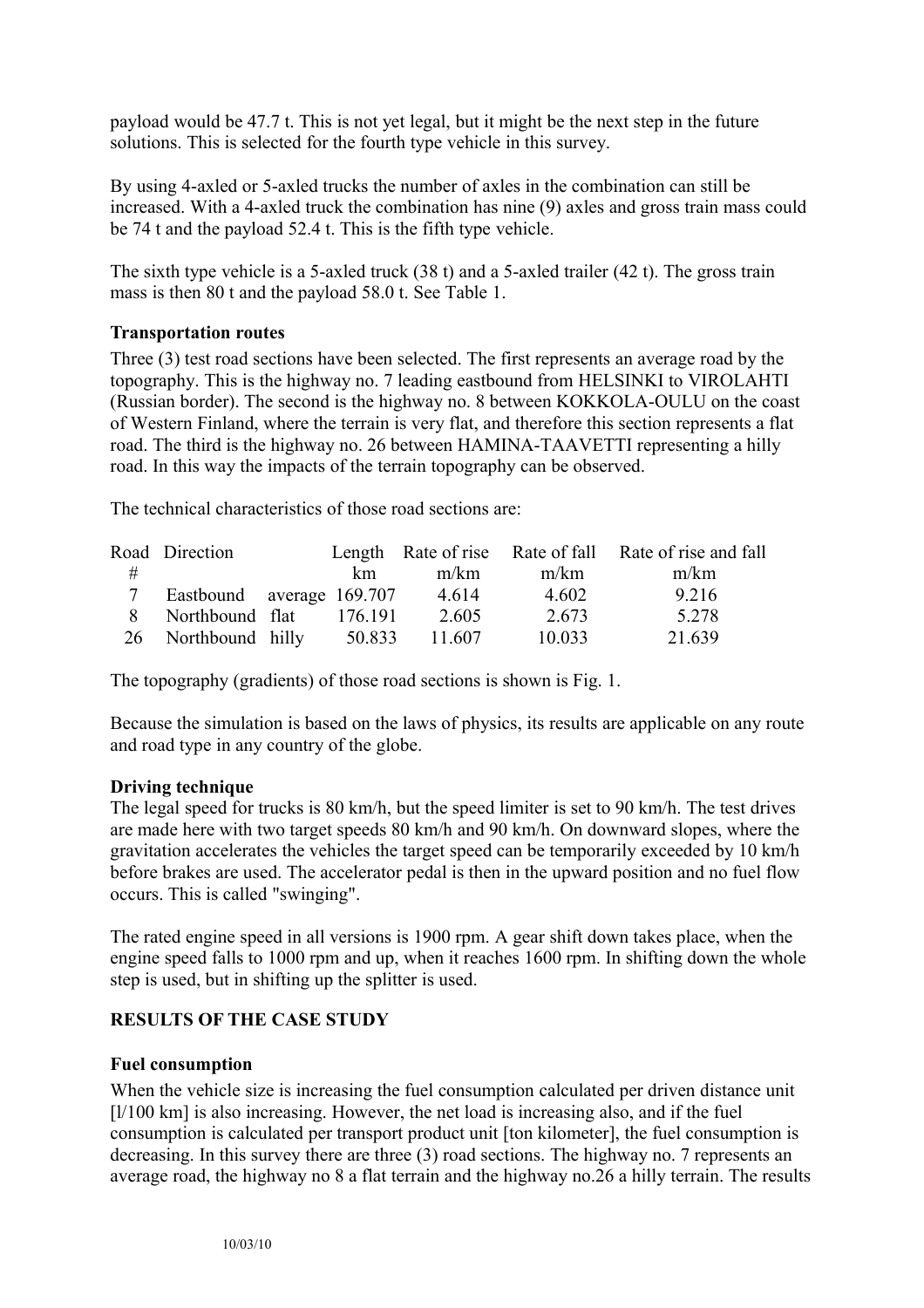of the fuel consumption concerning direction A (eastbound and northbound) are presented in Tables 2A … 2D.

# **Emissions**

The emissions of nitrogen oxides, carbon monoxide, hydro carbons, particulate matters and carbon dioxide were also analyzed. The results concerning direction A (eastbound and northbound) are presented in Tables 3A … 3D.

### **Vehicle operation costs**

The vehicle operating costs can be divided into variable and fixed costs. The variable costs are:

- fuel costs
- lubricant costs
- repair & maintenance costs
- tire costs

The fixed costs are:

- capital costs: depreciation and interest
- wages + overhead costs
- insurance costs
- vehicle tax (drive power tax)
- administrative costs

Normally the vehicle operating costs  $\lceil \frac{\epsilon}{km} \rceil$  or  $\lceil \frac{\epsilon}{h} \rceil$  increase with the vehicle size. The purchasing price is higher (capital costs), and also wages, insurance costs and fixed taxes are higher. The variable operating costs  $\lbrack \n\varepsilon/km \rbrack$  increase also, and the most obvious example of this is the fuel consumption and thus the fuel costs. But there is also an indirect impact on other variable operating costs. All the factors that affect the fuel consumption affect the other cost components in the same way. In this study a linear relationship has been applied; so a certain relative change of the fuel consumption has been converted directly to the lubricant, repair & maintenance and tire costs. This is called Wehner's principle.

In the examples presented here the driving product (mileage) per vehicle has been assumed to be 150 000 km/a and the operation time is respectively 3 000 h/a. The results are presented in Tables 4A … 4D and in Fig. 2 and Fig. 3.

### **Impacts on road wear**

Concerning the road wear attention must be paid to the number of equivalent axles in the vehicle combination and the net load size. The real axles of the vehicle are converted to the equivalent single axle loads (ESAL) according to the rules of the AASHO Road Test.

The unit of this quantity is a single axle of 10 tons with twin wheels, and the other types of axles or axle groups are converted to these units.

From the viewpoint of road wear the most "road friendly" vehicle is the one that has the maximum load per equivalent axle, or inversely when a certain amount of goods must be transported, the number of equivalent axles shall be minimized.

The characteristics of the type vehicles from the road wear viewpoint are seen in Table 5.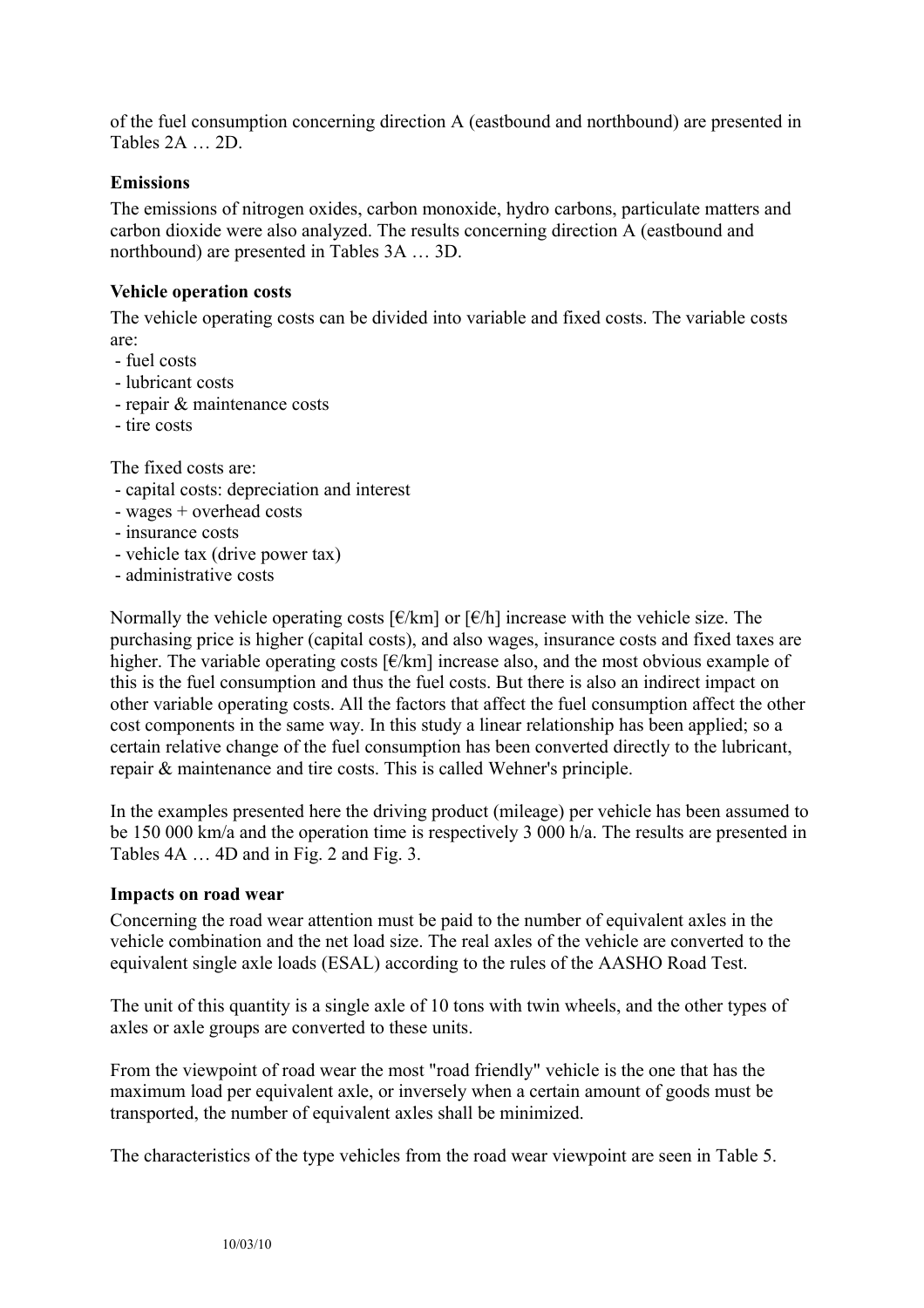# **CONCLUSIONS**

### **General conclusion concerning the way of analysis**

The Vehicle Motion Simulator based on vehicle dynamics is an effective tool for analyzing impacts of the characteristics of the different vehicle configurations on the motion state, fuel consumption and emissions.

# **Conclusions concerning the Nordic Vehicle Configuration vs. the Central European Vehicle Configuration**

The Nordic Vehicle Configuration is in many aspects superior to the Central European Vehicle Configuration.

The transportation of goods in general by the Central European vehicle is approximately 33 percent more expensive per the transport product unit [tkm] than by the Nordic vehicle.

The Central European articulated vehicle consumes approximately 32 percent more fuel per the transport product unit [tkm] than the Nordic road train.

Respectively, carbon dioxide emissions are also 32 percent higher in the Central Europe than in the Nordic countries.

The Central European articulated vehicle generates approximately 41 percent more nitrogen oxides per the transport product unit [tkm] than the Nordic road train.

The Central European articulated vehicle wears approximately 64 percent more road pavement per the transport product unit [tkm] than the Nordic road train.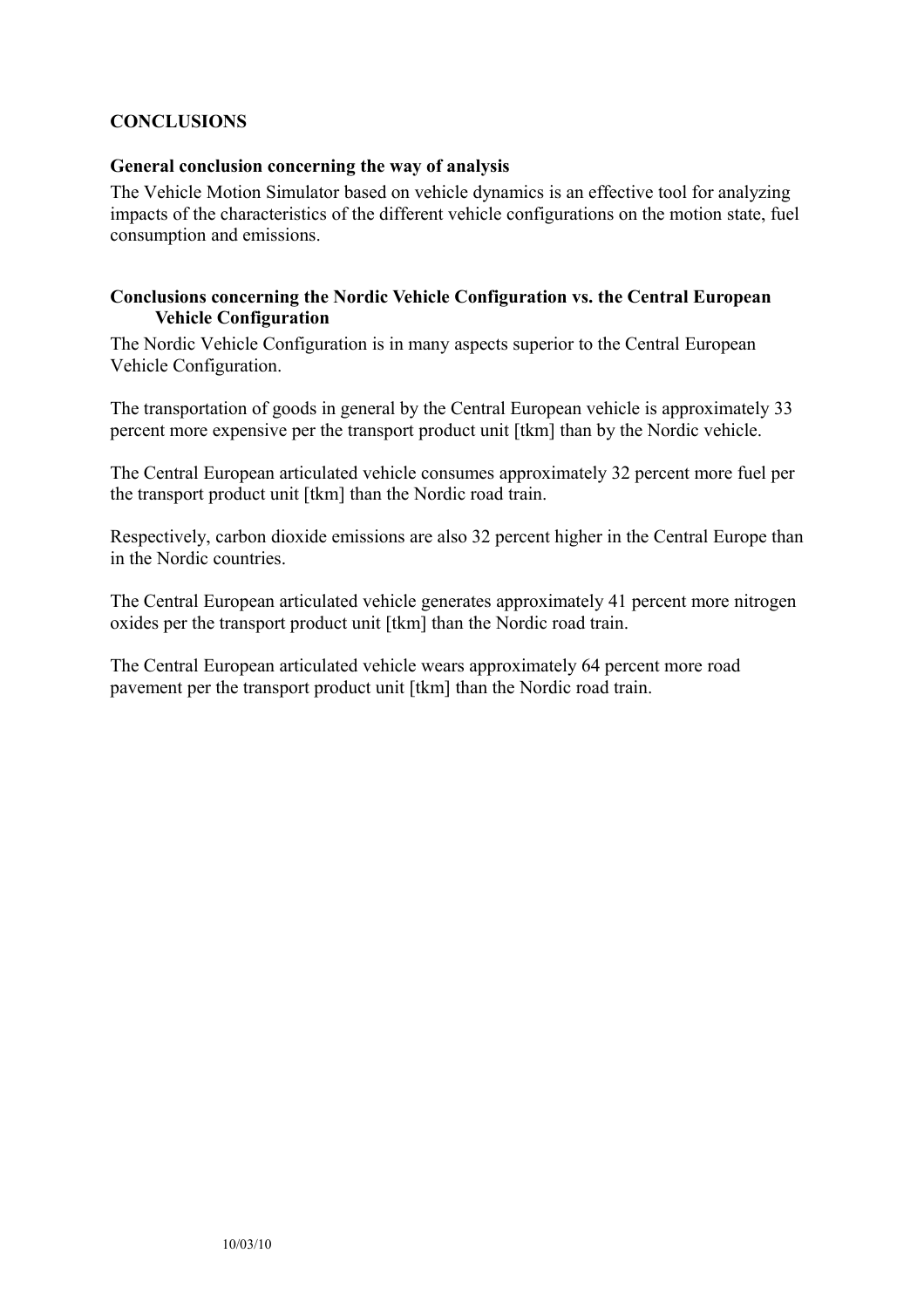# **Table 1. Characteristics of the type vehicles**

|                | No. Configuration    |                     | Number of axles |    | Gross mass Payload |      |
|----------------|----------------------|---------------------|-----------------|----|--------------------|------|
|                |                      | truck trailer total |                 |    |                    |      |
|                |                      | #                   | #               |    |                    | t    |
| $\mathbf{1}$   | Truck + semi-trailer | 2                   | 3               | .5 | 40                 | 25.7 |
| 2              | Truck + trailer      | 3                   | 3               | 6  | 53                 | 35.5 |
| 3              | Truck + trailer      | 3                   | 4               | 7  | 60                 | 41.2 |
| $\overline{4}$ | Truck + trailer      | 3                   | 5               | 8  | 68                 | 47.7 |
| 5              | Truck + trailer      | 4                   | 5               | 9  | 74                 | 52.4 |
| 6              | Truck + trailer      | 5                   | 5.              | 10 | 80                 | 58.0 |

# **Optional engines**

| Engine #            |                    |        | $\mathcal{L}$ | 3      | 4      |
|---------------------|--------------------|--------|---------------|--------|--------|
| Bore                | [mm]               | 127    | 127           | 127    | 127    |
| Stroke              | [mm]               | 154    | 154           | 154    | 154    |
| Number of cylinders |                    | 6      | 6             | 8      | 8      |
| Swept volume        | [1]                | 11.705 | 11.705        | 15.607 | 15.607 |
| Rated power/        | KW                 | 309    | 345           | 412    | 460    |
| rated engine speed  | [rpm]              | 1900   | 1900          | 1900   | 1900   |
| Maximum torque/     | $\lceil Nm \rceil$ | 2100   | 2160          | 2800   | 2880   |
| engine speed        | rpm]               | 1300   | 1200          | 1300   | 1200   |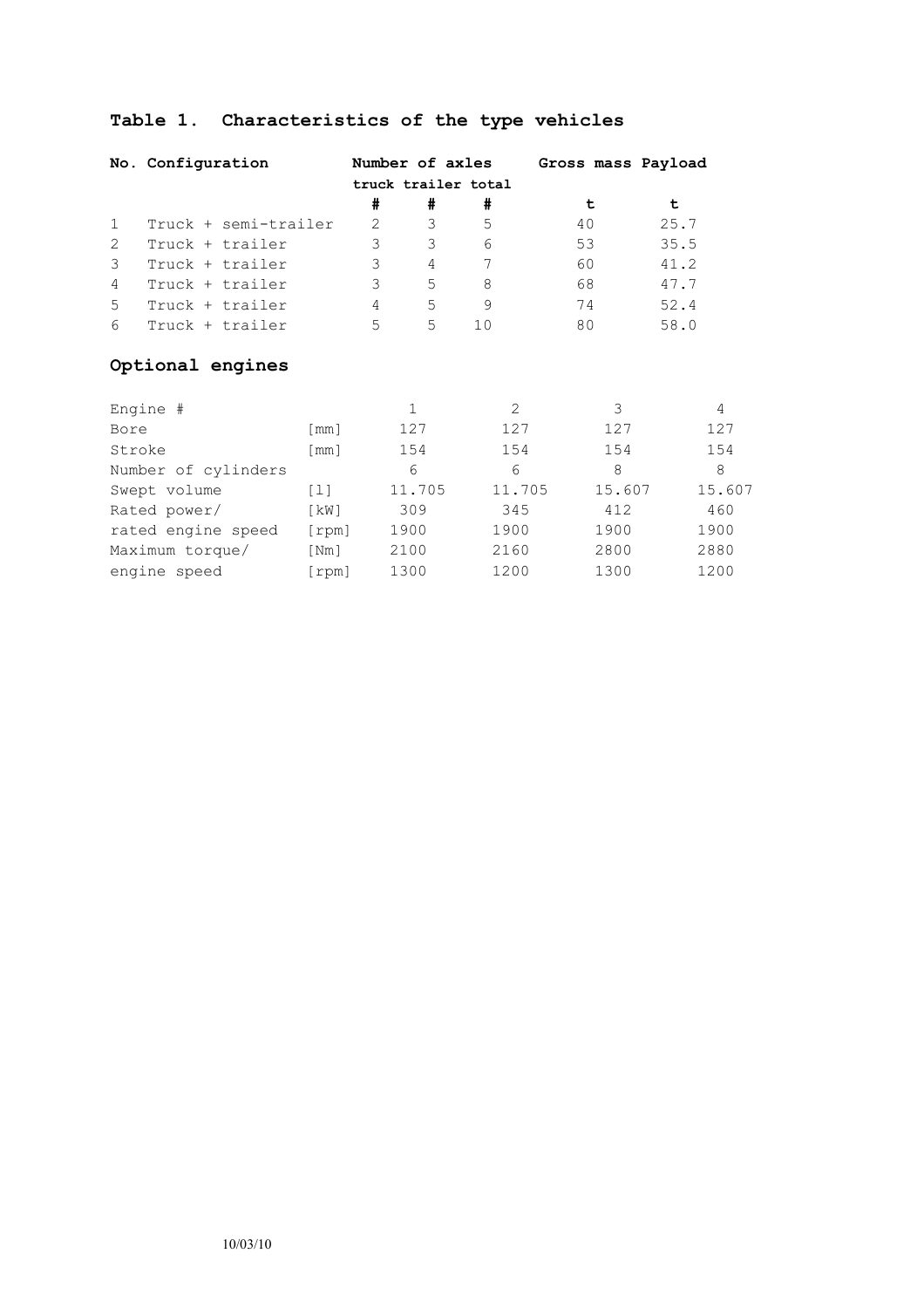# **Table 2A. Fuel consumption vs. vehicle size**

**Rated engine power 309 kW**

**TARGET SPEED 80 km/h**

**GCM = GROSS COMBINATION MASS**

|    | GCM LOAD | ROAD  | AVERAGE SPEED | FUEL CONSUMPTION |             |      | CARBON DIOXIDE |
|----|----------|-------|---------------|------------------|-------------|------|----------------|
| t  | $\sf t$  |       | km/h          | $1/100$ km       | $1/100$ tkm | q/km | g/tkm          |
| 40 | 25.7     | AVG.  | 80.06         | 35.85            | 1.39        | 953  | 37.09          |
| 40 | 25.7     | FLAT  | 80.16         | 35.17            | 1.37        | 935  | 36.39          |
| 40 | 25.7     | HILLY | 78.59         | 42.15            | 1.64        | 1120 | 43.58          |
| 53 | 35.5     | AVG.  | 79.42         | 41.65            | 1.17        | 1107 | 31.19          |
| 53 | 35.5     | FLAT  | 80.08         | 40.68            | 1.15        | 1082 | 30.47          |
| 53 | 35.5     | HILLY | 76.83         | 49.19            | 1.39        | 1307 | 36.81          |
| 60 | 41.2     | AVG.  | 78.93         | 44.54            | 1.08        | 1184 | 28.74          |
| 60 | 41.2     | FLAT  | 79.97         | 43.41            | 1.05        | 1154 | 28.02          |
| 60 | 41.2     | HILLY | 75.89         | 52.56            | 1.28        | 1397 | 33.90          |
| 68 | 47.7     | AVG.  | 78.25         | 47.71            | 1.00        | 1268 | 26.58          |
| 68 | 47.7     | FLAT  | 79.68         | 46.39            | .97         | 1233 | 25.86          |
| 68 | 47.7     | HILLY | 74.67         | 56.31            | 1.18        | 1496 | 31.36          |
| 74 | 52.4     | AVG.  | 77.69         | 50.21            | .96         | 1334 | 25.46          |
| 74 | 52.4     | FLAT  | 79.43         | 48.77            | .93         | 1297 | 24.75          |
| 74 | 52.4     | HILLY | 73.75         | 59.13            | 1.13        | 1571 | 29.98          |
| 80 | 58.0     | AVG.  | 77.07         | 52.70            | .91         | 1401 | 24.15          |
| 80 | 58.0     | FLAT  | 79.24         | 51.18            | .88         | 1361 | 23.46          |
| 80 | 58.0     | HILLY | 72.80         | 61.99            | 1.07        | 1647 | 28.40          |

|    | GCM LOAD | ROAD  | AVERAGE SPEED | FUEL CONSUMPTION |             |      | CARBON DIOXIDE |
|----|----------|-------|---------------|------------------|-------------|------|----------------|
| t  | t        |       | km/h          | $1/100$ km       | $1/100$ tkm | q/km | q/tkm          |
| 40 | 25.7     | AVG.  | 89.72         | 39.48            | 1.54        | 1051 | 40.88          |
| 40 | 25.7     | FLAT  | 90.06         | 39.11            | 1.52        | 1041 | 40.50          |
| 40 | 25.7     | HILLY | 87.96         | 44.24            | 1.72        | 1177 | 45.79          |
| 53 | 35.5     | AVG.  | 88.80         | 45.11            | 1.27        | 1200 | 33.82          |
| 53 | 35.5     | FLAT  | 89.88         | 44.77            | 1.26        | 1191 | 33.56          |
| 53 | 35.5     | HILLY | 86.01         | 50.79            | 1.43        | 1351 | 38.05          |
| 60 | 41.2     | AVG.  | 88.14         | 47.72            | 1.16        | 1270 | 30.81          |
| 60 | 41.2     | FLAT  | 89.67         | 47.39            | 1.15        | 1261 | 30.62          |
| 60 | 41.2     | HILLY | 84.94         | 53.83            | 1.31        | 1432 | 34.75          |
| 68 | 47.7     | AVG.  | 87.40         | 50.68            | 1.06        | 1349 | 28.27          |
| 68 | 47.7     | FLAT  | 89.36         | 50.30            | 1.05        | 1339 | 28.07          |
| 68 | 47.7     | HILLY | 83.80         | 57.26            | 1.20        | 1523 | 31.93          |
| 74 | 52.4     | AVG.  | 86.73         | 52.95            | 1.01        | 1409 | 26.89          |
| 74 | 52.4     | FLAT  | 89.10         | 52.61            | 1.00        | 1400 | 26.72          |
| 74 | 52.4     | HILLY | 82.83         | 59.85            | 1.14        | 1592 | 30.38          |
| 80 | 58.0     | AVG.  | 86.00         | 55.17            | .95         | 1468 | 25.31          |
| 80 | 58.0     | FLAT  | 88.78         | 54.91            | .95         | 1461 | 25.20          |
| 80 | 58.0     | HILLY | 81.74         | 62.58            | 1.08        | 1664 | 28.70          |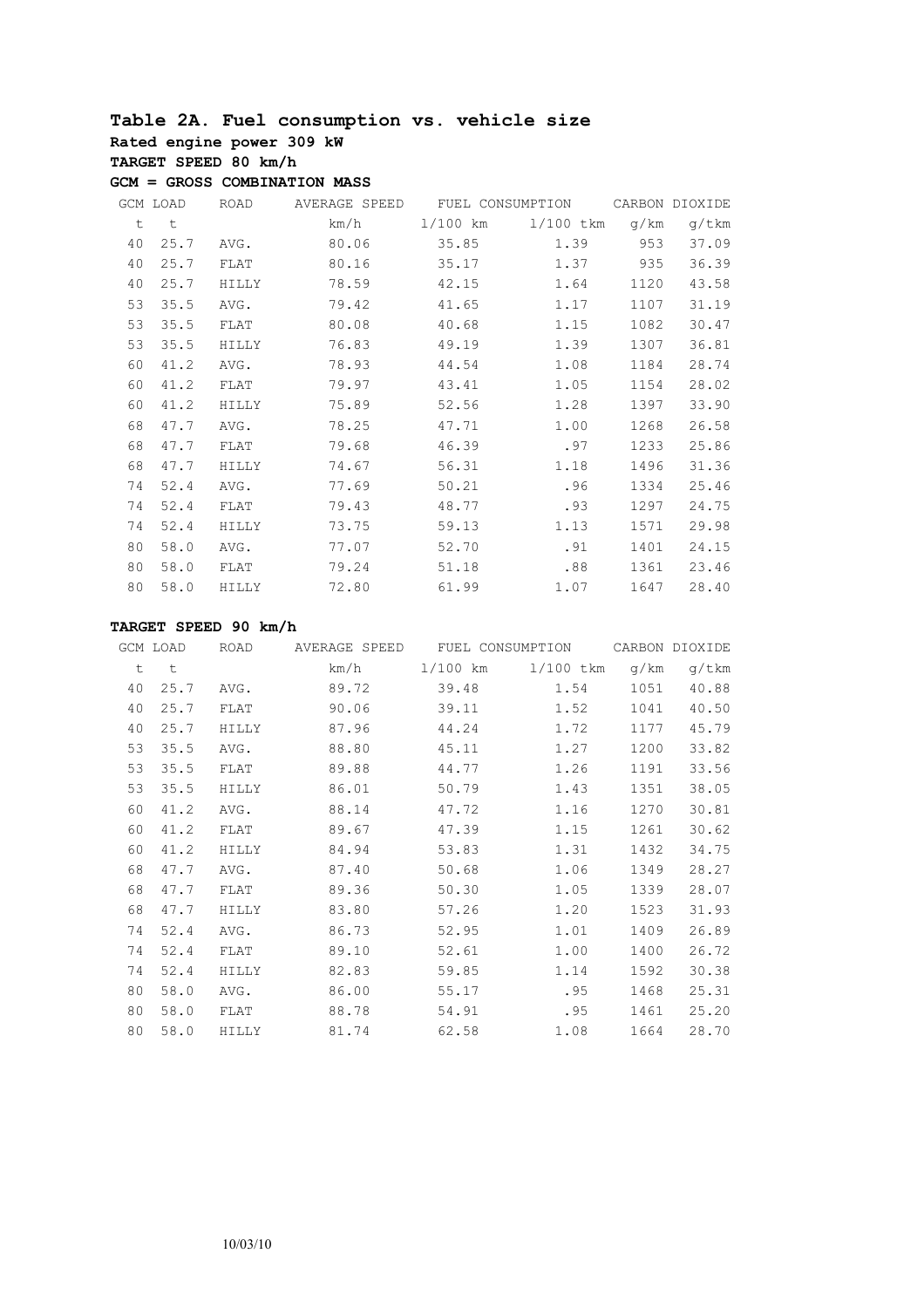# **Table 2B. Fuel consumption vs. vehicle size**

**Rated engine power 345 kW**

**TARGET SPEED 80 km/h**

**GCM = GROSS COMBINATION MASS**

|    | GCM LOAD | ROAD         | AVERAGE SPEED | FUEL CONSUMPTION |             |      | CARBON DIOXIDE |
|----|----------|--------------|---------------|------------------|-------------|------|----------------|
| t  | $\sf t$  |              | km/h          | 1/100 km         | $1/100$ tkm | q/km | g/tkm          |
| 40 | 25.7     | AVG.         | 79.95         | 36.65            | 1.43        | 938  | 36.50          |
| 40 | 25.7     | FLAT         | 80.13         | 36.07            | 1.40        | 923  | 35.92          |
| 40 | 25.7     | HILLY        | 78.63         | 42.09            | 1.64        | 1078 | 41.94          |
| 53 | 35.5     | AVG.         | 79.40         | 41.99            | 1.18        | 1075 | 30.28          |
| 53 | 35.5     | FLAT         | 80.06         | 41.42            | 1.17        | 1060 | 29.87          |
| 53 | 35.5     | <b>HILLY</b> | 77.03         | 48.67            | 1.37        | 1246 | 35.10          |
| 60 | 41.2     | AVG.         | 78.97         | 44.63            | 1.08        | 1142 | 27.73          |
| 60 | 41.2     | FLAT         | 79.97         | 44.04            | 1.07        | 1126 | 27.34          |
| 60 | 41.2     | HILLY        | 76.13         | 51.93            | 1.26        | 1329 | 32.26          |
| 68 | 47.7     | AVG.         | 78.37         | 47.55            | 1.00        | 1217 | 25.52          |
| 68 | 47.7     | FLAT         | 79.71         | 46.86            | .98         | 1198 | 25.12          |
| 68 | 47.7     | HILLY        | 75.05         | 55.41            | 1.16        | 1418 | 29.72          |
| 74 | 52.4     | AVG.         | 77.84         | 49.82            | .95         | 1275 | 24.33          |
| 74 | 52.4     | FLAT         | 79.48         | 49.09            | .94         | 1255 | 23.95          |
| 74 | 52.4     | <b>HILLY</b> | 74.14         | 58.10            | 1.11        | 1487 | 28.37          |
| 80 | 58.0     | AVG.         | 77.29         | 52.10            | .90         | 1334 | 22.99          |
| 80 | 58.0     | FLAT         | 79.29         | 51.35            | .89         | 1313 | 22.63          |
| 80 | 58.0     | HILLY        | 73.28         | 60.70            | 1.05        | 1553 | 26.77          |

|    | GCM LOAD | ROAD         | AVERAGE SPEED | FUEL CONSUMPTION |           |      | CARBON DIOXIDE |
|----|----------|--------------|---------------|------------------|-----------|------|----------------|
| t  | t        |              | km/h          | 1/100 km         | 1/100 tkm | q/km | q/tkm          |
| 40 | 25.7     | AVG.         | 89.69         | 39.88            | 1.55      | 1021 | 39.71          |
| 40 | 25.7     | FLAT         | 90.03         | 39.57            | 1.54      | 1014 | 39.46          |
| 40 | 25.7     | HILLY        | 88.12         | 44.13            | 1.72      | 1130 | 43.96          |
| 53 | 35.5     | AVG.         | 88.92         | 45.17            | 1.27      | 1155 | 32.54          |
| 53 | 35.5     | FLAT         | 89.93         | 45.19            | 1.27      | 1154 | 32.52          |
| 53 | 35.5     | HILLY        | 86.26         | 50.29            | 1.42      | 1287 | 36.25          |
| 60 | 41.2     | AVG.         | 88.32         | 47.61            | 1.16      | 1218 | 29.55          |
| 60 | 41.2     | FLAT         | 89.76         | 47.73            | 1.16      | 1218 | 29.57          |
| 60 | 41.2     | <b>HILLY</b> | 85.30         | 53.14            | 1.29      | 1359 | 32.99          |
| 68 | 47.7     | AVG.         | 87.63         | 50.34            | 1.06      | 1287 | 26.99          |
| 68 | 47.7     | FLAT         | 89.50         | 50.50            | 1.06      | 1289 | 27.02          |
| 68 | 47.7     | HILLY        | 84.26         | 56.34            | 1.18      | 1441 | 30.21          |
| 74 | 52.4     | AVG.         | 87.04         | 52.44            | 1.00      | 1341 | 25.59          |
| 74 | 52.4     | FLAT         | 89.22         | 52.67            | 1.01      | 1344 | 25.65          |
| 74 | 52.4     | HILLY        | 83.37         | 58.84            | 1.12      | 1505 | 28.72          |
| 80 | 58.0     | AVG.         | 86.38         | 54.47            | .94       | 1393 | 24.02          |
| 80 | 58.0     | FLAT         | 88.96         | 54.80            | .94       | 1399 | 24.12          |
| 80 | 58.0     | HILLY        | 82.38         | 61.16            | 1.05      | 1564 | 26.97          |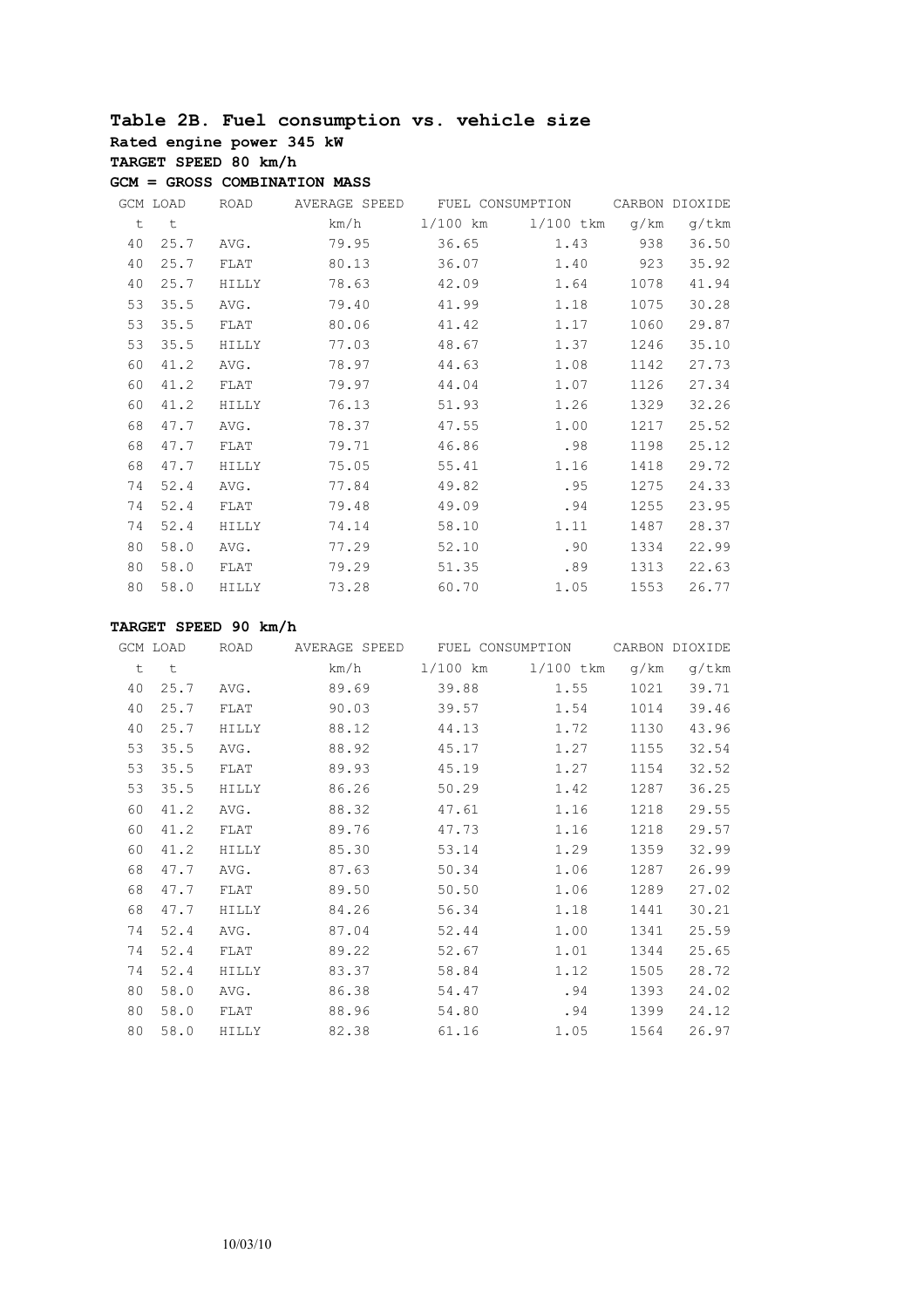# **Table 2C. Fuel consumption vs. vehicle size**

**Rated engine power 412 kW**

**TARGET SPEED 80 km/h**

**GCM = GROSS COMBINATION MASS**

|    | GCM LOAD | ROAD         | AVERAGE SPEED | FUEL CONSUMPTION |             |      | CARBON DIOXIDE |
|----|----------|--------------|---------------|------------------|-------------|------|----------------|
| t  | $\sf t$  |              | km/h          | $1/100$ km       | $1/100$ tkm | q/km | q/tkm          |
| 40 | 25.7     | AVG.         | 80.30         | 38.18            | 1.49        | 1015 | 39.49          |
| 40 | 25.7     | FLAT         | 80.17         | 37.47            | 1.46        | 996  | 38.76          |
| 40 | 25.7     | HILLY        | 79.97         | 44.84            | 1.74        | 1191 | 46.35          |
| 53 | 35.5     | AVG.         | 80.27         | 44.07            | 1.24        | 1172 | 33.01          |
| 53 | 35.5     | FLAT         | 80.22         | 43.03            | 1.21        | 1144 | 32.23          |
| 53 | 35.5     | <b>HILLY</b> | 78.97         | 52.77            | 1.49        | 1402 | 39.50          |
| 60 | 41.2     | AVG.         | 80.13         | 47.04            | 1.14        | 1251 | 30.35          |
| 60 | 41.2     | FLAT         | 80.22         | 45.78            | 1.11        | 1217 | 29.55          |
| 60 | 41.2     | HILLY        | 78.39         | 56.50            | 1.37        | 1501 | 36.43          |
| 68 | 47.7     | AVG.         | 79.86         | 50.33            | 1.06        | 1338 | 28.05          |
| 68 | 47.7     | FLAT         | 80.19         | 48.83            | 1.02        | 1298 | 27.22          |
| 68 | 47.7     | HILLY        | 77.61         | 60.65            | 1.27        | 1611 | 33.77          |
| 74 | 52.4     | AVG.         | 79.59         | 52.94            | 1.01        | 1407 | 26.86          |
| 74 | 52.4     | FLAT         | 80.14         | 51.26            | .98         | 1363 | 26.01          |
| 74 | 52.4     | HILLY        | 76.95         | 63.78            | 1.22        | 1694 | 32.33          |
| 80 | 58.0     | AVG.         | 79.29         | 55.54            | .96         | 1476 | 25.45          |
| 80 | 58.0     | FLAT         | 80.09         | 53.69            | .93         | 1428 | 24.62          |
| 80 | 58.0     | HILLY        | 76.33         | 66.85            | 1.15        | 1776 | 30.62          |

|    | GCM LOAD | ROAD  | AVERAGE SPEED | FUEL CONSUMPTION |           |      | CARBON DIOXIDE |
|----|----------|-------|---------------|------------------|-----------|------|----------------|
| t  | t        |       | km/h          | $1/100$ km       | 1/100 tkm | q/km | q/tkm          |
| 40 | 25.7     | AVG.  | 90.12         | 42.21            | 1.64      | 1123 | 43.69          |
| 40 | 25.7     | FLAT  | 90.11         | 41.78            | 1.63      | 1111 | 43.24          |
| 40 | 25.7     | HILLY | 89.60         | 47.77            | 1.86      | 1271 | 49.46          |
| 53 | 35.5     | AVG.  | 89.96         | 48.11            | 1.36      | 1280 | 36.06          |
| 53 | 35.5     | FLAT  | 90.12         | 47.46            | 1.34      | 1263 | 35.57          |
| 53 | 35.5     | HILLY | 88.49         | 54.94            | 1.55      | 1462 | 41.17          |
| 60 | 41.2     | AVG.  | 89.77         | 50.87            | 1.23      | 1354 | 32.86          |
| 60 | 41.2     | FLAT  | 90.11         | 50.14            | 1.22      | 1334 | 32.38          |
| 60 | 41.2     | HILLY | 87.75         | 58.28            | 1.41      | 1550 | 37.62          |
| 68 | 47.7     | AVG.  | 89.44         | 53.96            | 1.13      | 1436 | 30.10          |
| 68 | 47.7     | FLAT  | 90.05         | 53.17            | 1.11      | 1415 | 29.66          |
| 68 | 47.7     | HILLY | 86.95         | 62.04            | 1.30      | 1650 | 34.59          |
| 74 | 52.4     | AVG.  | 89.08         | 56.35            | 1.08      | 1499 | 28.61          |
| 74 | 52.4     | FLAT  | 89.99         | 55.56            | 1.06      | 1479 | 28.22          |
| 74 | 52.4     | HILLY | 86.28         | 64.93            | 1.24      | 1727 | 32.96          |
| 80 | 58.0     | AVG.  | 88.70         | 58.75            | 1.01      | 1563 | 26.95          |
| 80 | 58.0     | FLAT  | 89.87         | 57.91            | 1.00      | 1541 | 26.57          |
| 80 | 58.0     | HILLY | 85.63         | 67.59            | 1.17      | 1798 | 30.99          |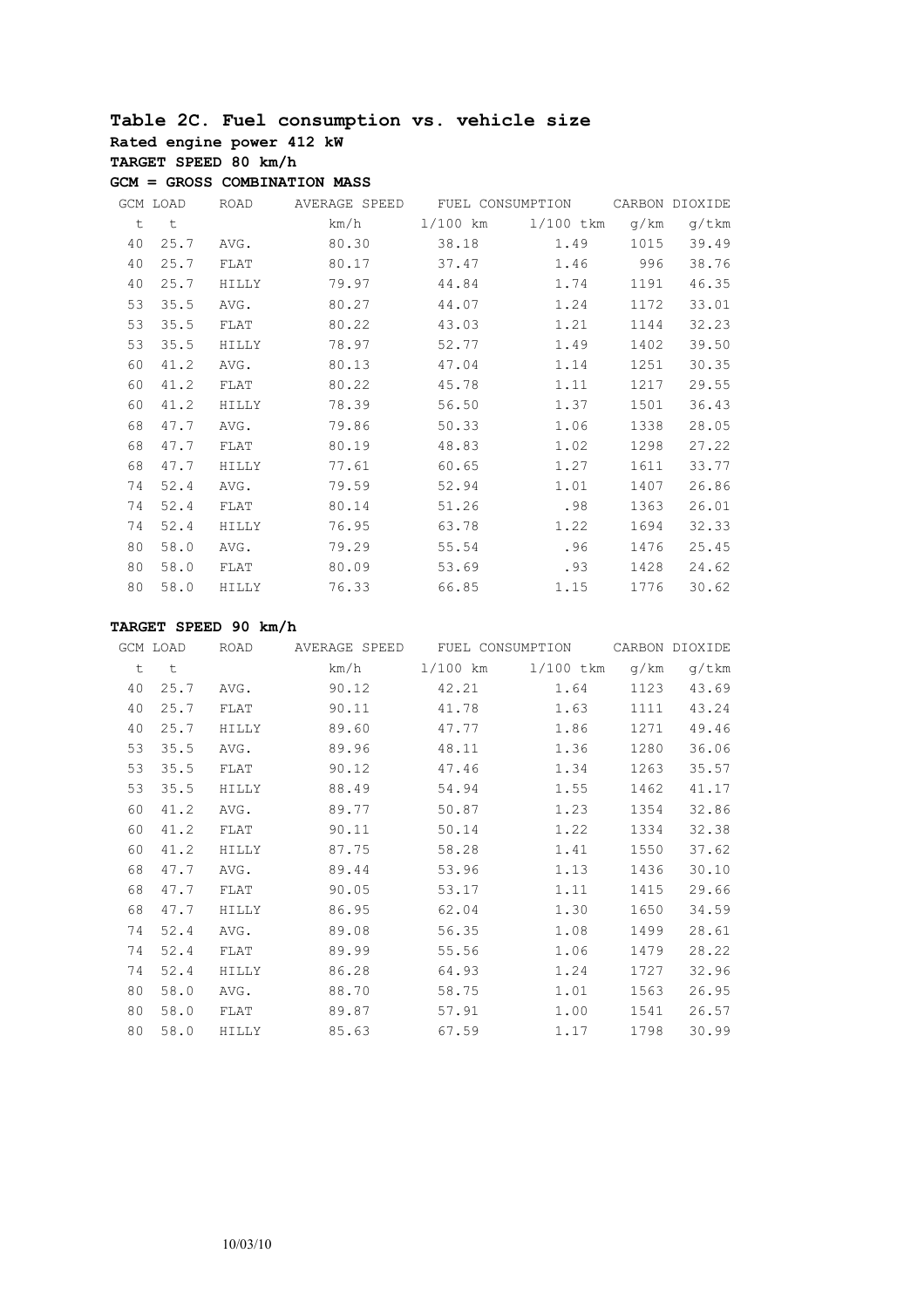# **Table 2D. Fuel consumption vs. vehicle size**

**Rated engine power 460 kW**

**TARGET SPEED 80 km/h**

**GCM = GROSS COMBINATION MASS**

|    | GCM LOAD | ROAD         | AVERAGE SPEED | FUEL CONSUMPTION |             |      | CARBON DIOXIDE |
|----|----------|--------------|---------------|------------------|-------------|------|----------------|
| t  | t        |              | km/h          | 1/100 km         | $1/100$ tkm | g/km | g/tkm          |
| 40 | 25.7     | AVG.         | 80.12         | 39.62            | 1.54        | 1014 | 39.46          |
| 40 | 25.7     | FLAT         | 80.11         | 38.70            | 1.51        | 990  | 38.51          |
| 40 | 25.7     | HILLY        | 79.87         | 45.38            | 1.77        | 1163 | 45.25          |
| 53 | 35.5     | AVG.         | 80.12         | 45.31            | 1.28        | 1160 | 32.67          |
| 53 | 35.5     | FLAT         | 80.18         | 44.29            | 1.25        | 1133 | 31.91          |
| 53 | 35.5     | HILLY        | 78.99         | 52.84            | 1.49        | 1353 | 38.12          |
| 60 | 41.2     | AVG.         | 79.99         | 48.06            | 1.17        | 1231 | 29.87          |
| 60 | 41.2     | FLAT         | 80.18         | 47.00            | 1.14        | 1203 | 29.20          |
| 60 | 41.2     | <b>HILLY</b> | 78.46         | 56.44            | 1.37        | 1445 | 35.08          |
| 68 | 47.7     | AVG.         | 79.78         | 51.09            | 1.07        | 1308 | 27.42          |
| 68 | 47.7     | FLAT         | 80.15         | 49.98            | 1.05        | 1279 | 26.82          |
| 68 | 47.7     | HILLY        | 77.77         | 60.25            | 1.26        | 1543 | 32.34          |
| 74 | 52.4     | AVG.         | 79.55         | 53.50            | 1.02        | 1370 | 26.14          |
| 74 | 52.4     | FLAT         | 80.11         | 52.31            | 1.00        | 1340 | 25.56          |
| 74 | 52.4     | HILLY        | 77.15         | 63.21            | 1.21        | 1618 | 30.89          |
| 80 | 58.0     | AVG.         | 79.29         | 55.91            | .96         | 1432 | 24.68          |
| 80 | 58.0     | FLAT         | 80.06         | 54.60            | .94         | 1399 | 24.11          |
| 80 | 58.0     | HILLY        | 76.55         | 66.17            | 1.14        | 1694 | 29.21          |

|    | GCM LOAD | ROAD  | AVERAGE SPEED | FUEL CONSUMPTION |           |      | CARBON DIOXIDE |
|----|----------|-------|---------------|------------------|-----------|------|----------------|
| t  | t        |       | km/h          | $1/100$ km       | 1/100 tkm | q/km | q/tkm          |
| 40 | 25.7     | AVG.  | 89.98         | 43.03            | 1.67      | 1104 | 42.94          |
| 40 | 25.7     | FLAT  | 90.06         | 42.22            | 1.64      | 1086 | 42.25          |
| 40 | 25.7     | HILLY | 89.62         | 48.24            | 1.88      | 1236 | 48.10          |
| 53 | 35.5     | AVG.  | 89.89         | 48.82            | 1.38      | 1250 | 35.22          |
| 53 | 35.5     | FLAT  | 90.10         | 48.04            | 1.35      | 1233 | 34.73          |
| 53 | 35.5     | HILLY | 88.61         | 55.03            | 1.55      | 1409 | 39.70          |
| 60 | 41.2     | AVG.  | 89.74         | 51.49            | 1.25      | 1318 | 31.98          |
| 60 | 41.2     | FLAT  | 90.09         | 50.77            | 1.23      | 1301 | 31.59          |
| 60 | 41.2     | HILLY | 87.93         | 58.10            | 1.41      | 1488 | 36.10          |
| 68 | 47.7     | AVG.  | 89.45         | 54.39            | 1.14      | 1392 | 29.18          |
| 68 | 47.7     | FLAT  | 90.06         | 53.75            | 1.13      | 1377 | 28.87          |
| 68 | 47.7     | HILLY | 87.13         | 61.66            | 1.29      | 1578 | 33.09          |
| 74 | 52.4     | AVG.  | 89.15         | 56.66            | 1.08      | 1450 | 27.66          |
| 74 | 52.4     | FLAT  | 90.01         | 56.13            | 1.07      | 1436 | 27.41          |
| 74 | 52.4     | HILLY | 86.52         | 64.36            | 1.23      | 1647 | 31.43          |
| 80 | 58.0     | AVG.  | 88.80         | 58.91            | 1.02      | 1507 | 25.98          |
| 80 | 58.0     | FLAT  | 89.94         | 58.46            | 1.01      | 1494 | 25.77          |
| 80 | 58.0     | HILLY | 85.90         | 66.95            | 1.15      | 1713 | 29.54          |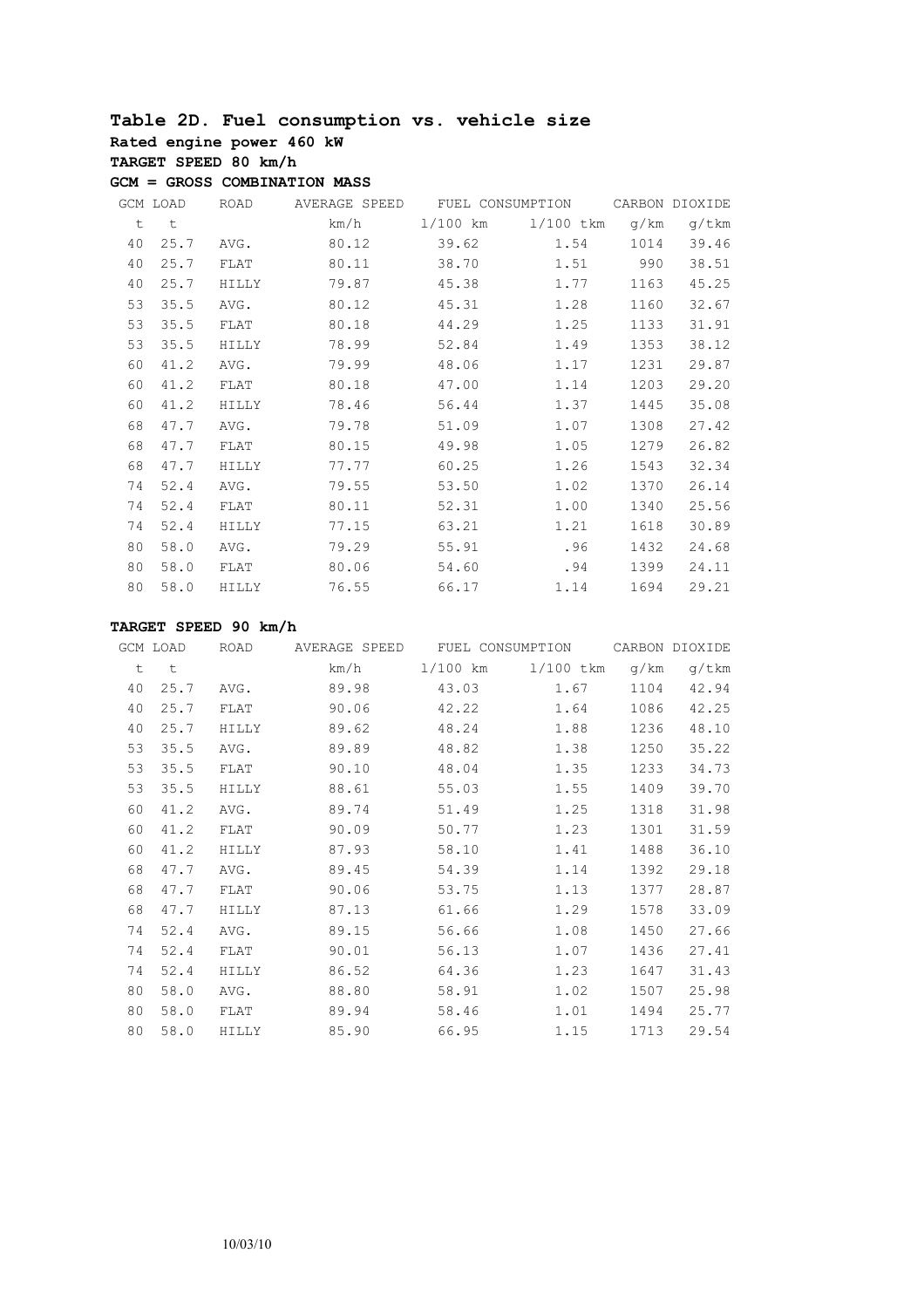#### **Table 3A. Emissions vs. vehicle size Rated engine power 309 kW TARGET SPEED 80 km/h GCM = GROSS COMBINATION MASS**

|    | GCM LOAD | <b>ROAD</b>  | AVG. SPEED |       | NOx.       | CO           |       | HC   |       |
|----|----------|--------------|------------|-------|------------|--------------|-------|------|-------|
| t  | t        |              | km/h       |       | g/km g/tkm | g/km         | q/tkm | q/km | g/tkm |
| 40 | 25.7     | AVG.         | 80.06      | 9.58  |            | .373 1.292   | .0503 | .340 | .0132 |
| 40 | 25.7     | FLAT         | 80.16      | 8.15  |            | $.317$ 1.169 | .0455 | .335 | .0130 |
| 40 | 25.7     | HILLY        | 78.59      | 13.62 |            | .5302.040    | .0794 | .368 | .0143 |
| 53 | 35.5     | AVG.         | 79.42      | 12.31 |            | .347 1.705   | .0480 | .373 | .0105 |
| 53 | 35.5     | FLAT         | 80.08      | 10.46 |            | .295 1.347   | .0379 | .367 | .0103 |
| 53 | 35.5     | <b>HILLY</b> | 76.83      | 16.28 |            | .458 2.625   | .0739 | .417 | .0118 |
| 60 | 41.2     | AVG.         | 78.93      | 13.64 |            | .331 1.901   | .0461 | .392 | .0095 |
| 60 | 41.2     | FLAT         | 79.97      | 11.69 |            | .284 1.451   | .0352 | .383 | .0093 |
| 60 | 41.2     | HILLY        | 75.89      | 17.43 |            | .4232.608    | .0633 | .451 | .0110 |
| 68 | 47.7     | AVG.         | 78.25      | 15.06 |            | .316 2.156   | .0452 | .412 | .0086 |
| 68 | 47.7     | FLAT         | 79.68      | 13.02 |            | $.273$ 1.644 | .0345 | .399 | .0084 |
| 68 | 47.7     | HILLY        | 74.67      | 18.79 |            | .394 2.806   | .0588 | .483 | .0101 |
| 74 | 52.4     | AVG.         | 77.69      | 16.13 |            | .308 2.269   | .0433 | .433 | .0083 |
| 74 | 52.4     | FLAT         | 79.43      | 14.08 |            | $.269$ 1.862 | .0355 | .411 | .0078 |
| 74 | 52.4     | HILLY        | 73.75      | 19.83 |            | .378 3.015   | .0575 | .504 | .0096 |
| 80 | 58.0     | AVG.         | 77.07      | 17.16 |            | .296 2.404   | .0414 | .451 | .0078 |
| 80 | 58.0     | FLAT         | 79.24      | 15.11 |            | .260 1.889   | .0326 | .430 | .0074 |
| 80 | 58.0     | HILLY        | 72.80      | 20.85 |            | .359 3.166   | .0546 | .528 | .0091 |

|    | GCM LOAD | ROAD  | AVG.SPEED |       | NOx        |              | CO    | HC   |       |
|----|----------|-------|-----------|-------|------------|--------------|-------|------|-------|
| t  | t        |       | km/h      |       | g/km g/tkm | g/km         | g/tkm | q/km | g/tkm |
| 40 | 25.7     | AVG.  | 89.72     | 10.28 | .400       | .786         | .0306 | .410 | .0160 |
| 40 | 25.7     | FLAT  | 90.06     | 8.89  | .346       | .791         | .0308 | .393 | .0153 |
| 40 | 25.7     | HILLY | 87.96     | 13.93 | .542       | 1.219        | .0474 | .428 | .0167 |
| 53 | 35.5     | AVG.  | 88.80     | 13.07 | .368       | .961         | .0271 | .451 | .0127 |
| 53 | 35.5     | FLAT  | 89.88     | 11.35 | .320       | .799         | .0225 | .441 | .0124 |
| 53 | 35.5     | HILLY | 86.01     | 16.38 |            | .4611.442    | .0406 | .481 | .0135 |
| 60 | 41.2     | AVG.  | 88.14     | 14.37 |            | .349 1.147   | .0278 | .468 | .0114 |
| 60 | 41.2     | FLAT  | 89.67     | 12.54 | .304       | .817         | .0198 | .464 | .0113 |
| 60 | 41.2     | HILLY | 84.94     | 17.54 |            | $.426$ 1.622 | .0394 | .503 | .0122 |
| 68 | 47.7     | AVG.  | 87.40     | 15.63 |            | .328 1.100   | .0231 | .497 | .0104 |
| 68 | 47.7     | FLAT  | 89.36     | 13.87 | .291       | .864         | .0181 | .488 | .0102 |
| 68 | 47.7     | HILLY | 83.80     | 18.75 |            | .393 1.638   | .0343 | .535 | .0112 |
| 74 | 52.4     | AVG.  | 86.73     | 16.65 |            | .318 1.193   | .0228 | .514 | .0098 |
| 74 | 52.4     | FLAT  | 89.10     | 14.93 | .285       | .922         | .0176 | .508 | .0097 |
| 74 | 52.4     | HILLY | 82.83     | 19.78 |            | .3771.856    | .0354 | .551 | .0105 |
| 80 | 58.0     | AVG.  | 86.00     | 17.66 |            | .304 1.309   | .0226 | .529 | .0091 |
| 80 | 58.0     | FLAT  | 88.78     | 16.00 |            | .276 1.004   | .0173 | .526 | .0091 |
| 80 | 58.0     | HILLY | 81.74     | 20.75 |            | .358 2.044   | .0352 | .573 | .0099 |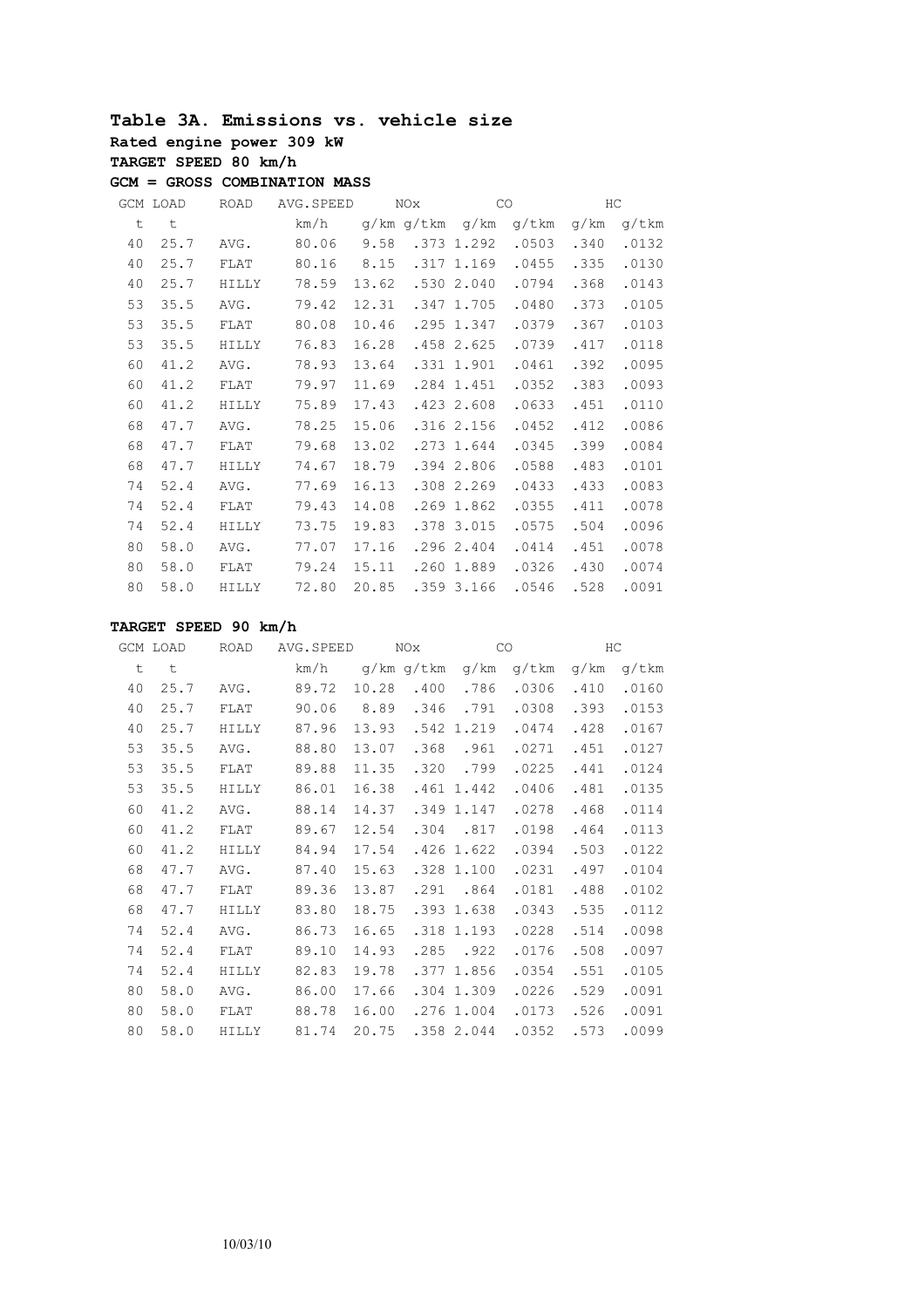# **Table 3B. Emissions vs. vehicle size Rated engine power 345 kW TARGET SPEED 80 km/h**

**GCM = GROSS COMBINATION MASS**

|    | GCM LOAD | <b>ROAD</b> | AVG. SPEED |       | <b>NOx</b> |      | CO    | HC   |       |      | PM    |
|----|----------|-------------|------------|-------|------------|------|-------|------|-------|------|-------|
| t  | t        |             | km/h       |       | g/km g/tkm | q/km | q/tkm | q/km | q/tkm | q/km | q/tkm |
| 40 | 25.7     | AVG.        | 79.95      | 7.50  | .292       | .509 | .0198 | .229 | .0089 | .058 | .0023 |
| 40 | 25.7     | FLAT        | 80.13      | 6.37  | .248       | .493 | .0192 | .241 | .0094 | .046 | .0018 |
| 40 | 25.7     | HILLY       | 78.63      | 11.50 | .447       | .540 | .0210 | .215 | .0084 | .066 | .0026 |
| 53 | 35.5     | AVG.        | 79.40      | 9.80  | .276       | .553 | .0156 | .228 | .0064 | .073 | .0020 |
| 53 | 35.5     | FLAT        | 80.06      | 8.03  | .226       | .526 | .0148 | .239 | .0067 | .085 | .0024 |
| 53 | 35.5     | HILLY       | 77.03      | 13.77 | .388       | .667 | .0188 | .229 | .0065 | .082 | .0023 |
| 60 | 41.2     | AVG.        | 78.97      | 10.90 | .265       | .574 | .0139 | .230 | .0056 | .074 | .0018 |
| 60 | 41.2     | FLAT        | 79.97      | 9.00  | .218       | .545 | .0132 | .238 | .0058 | .090 | .0022 |
| 60 | 41.2     | HILLY       | 76.13      | 14.71 | .357       | .682 | .0166 | .240 | .0058 | .086 | .0021 |
| 68 | 47.7     | AVG.        | 78.37      | 12.15 | .255       | .614 | .0129 | .234 | .0049 | .079 | .0017 |
| 68 | 47.7     | FLAT        | 79.71      | 10.05 | .211       | .574 | .0120 | .239 | .0050 | .095 | .0020 |
| 68 | 47.7     | HILLY       | 75.05      | 15.84 | .332       | .727 | .0152 | .250 | .0052 | .092 | .0019 |
| 74 | 52.4     | AVG.        | 77.84      | 13.09 | .250       | .646 | .0123 | .237 | .0045 | .082 | .0016 |
| 74 | 52.4     | FLAT        | 79.48      | 10.83 | .207       | .615 | .0117 | .241 | .0046 | .098 | .0019 |
| 74 | 52.4     | HILLY       | 74.14      | 16.70 | .319       | .773 | .0148 | .258 | .0049 | .095 | .0018 |
| 80 | 58.0     | AVG.        | 77.29      | 14.04 | .242       | .654 | .0113 | .240 | .0041 | .085 | .0015 |
| 80 | 58.0     | FLAT        | 79.29      | 11.57 | .200       | .625 | .0108 | .244 | .0042 | .098 | .0017 |
| 80 | 58.0     | HILLY       | 73.28      | 17.56 | .303       | .818 | .0141 | .265 | .0046 | .099 | .0017 |

|    | GCM LOAD | <b>ROAD</b> | AVG. SPEED |       | NOx        |      | CO    |      | HC    |      | PM    |
|----|----------|-------------|------------|-------|------------|------|-------|------|-------|------|-------|
| t  | t        |             | km/h       |       | q/km q/tkm | g/km | g/tkm | g/km | q/tkm | q/km | q/tkm |
| 40 | 25.7     | AVG.        | 89.69      | 8.12  | .316       | .515 | .0200 | .265 | .0103 | .065 | .0025 |
| 40 | 25.7     | FLAT        | 90.03      | 7.00  | .273       | .512 | .0199 | .274 | .0107 | .064 | .0025 |
| 40 | 25.7     | HILLY       | 88.12      | 11.48 | .447       | .477 | .0186 | .235 | .0091 | .077 | .0030 |
| 53 | 35.5     | AVG.        | 88.92      | 10.34 | .291       | .533 | .0150 | .262 | .0074 | .072 | .0020 |
| 53 | 35.5     | FLAT        | 89.93      | 8.72  | .246       | .554 | .0156 | .286 | .0081 | .069 | .0020 |
| 53 | 35.5     | HILLY       | 86.26      | 13.48 | .380       | .548 | .0154 | .247 | .0070 | .084 | .0024 |
| 60 | 41.2     | AVG.        | 88.32      | 11.41 | .277       | .551 | .0134 | .260 | .0063 | .076 | .0018 |
| 60 | 41.2     | FLAT        | 89.76      | 9.60  | .233       | .571 | .0139 | .285 | .0069 | .070 | .0017 |
| 60 | 41.2     | HILLY       | 85.30      | 14.50 | .352       | .596 | .0145 | .251 | .0061 | .088 | .0021 |
| 68 | 47.7     | AVG.        | 87.63      | 12.52 | .262       | .561 | .0118 | .260 | .0055 | .080 | .0017 |
| 68 | 47.7     | FLAT        | 89.50      | 10.57 | .222       | .588 | .0123 | .285 | .0060 | .073 | .0015 |
| 68 | 47.7     | HILLY       | 84.26      | 15.51 | .325       | .583 | .0122 | .258 | .0054 | .090 | .0019 |
| 74 | 52.4     | AVG.        | 87.04      | 13.39 | .255       | .556 | .0106 | .261 | .0050 | .082 | .0016 |
| 74 | 52.4     | FLAT        | 89.22      | 11.35 | .217       | .601 | .0115 | .284 | .0054 | .075 | .0014 |
| 74 | 52.4     | HILLY       | 83.37      | 16.33 | .312       | .614 | .0117 | .263 | .0050 | .093 | .0018 |
| 80 | 58.0     | AVG.        | 86.38      | 14.23 | .245       | .565 | .0097 | .262 | .0045 | .085 | .0015 |
| 80 | 58.0     | FLAT        | 88.96      | 12.17 | .210       | .608 | .0105 | .283 | .0049 | .078 | .0013 |
| 80 | 58.0     | HILLY       | 82.38      | 17.18 | .296       | .666 | .0115 | .268 | .0046 | .096 | .0017 |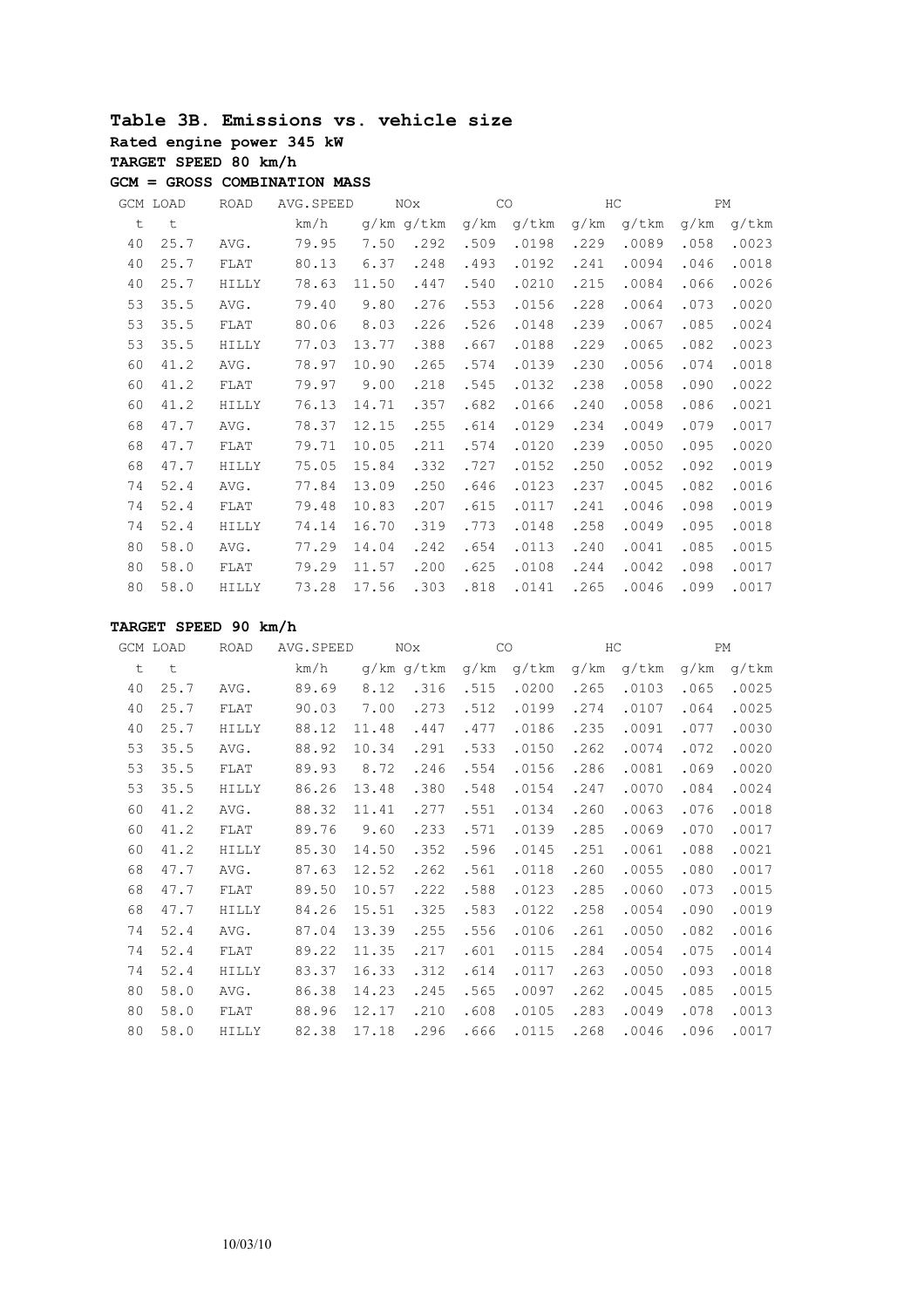#### **Table 3C. Emissions vs. vehicle size Rated engine power 412 kW TARGET SPEED 80 km/h GCM = GROSS COMBINATION MASS**

|    | GCM LOAD | <b>ROAD</b>  | AVG. SPEED | NOX   |            | CO           |       | HC   |       |
|----|----------|--------------|------------|-------|------------|--------------|-------|------|-------|
| t  | t        |              | km/h       |       | g/km g/tkm | g/km         | q/tkm | q/km | q/tkm |
| 40 | 25.7     | AVG.         | 80.30      | 8.97  | .349       | 1.310        | .0510 | .405 | .0158 |
| 40 | 25.7     | FLAT         | 80.17      | 7.79  |            | $.303$ 1.331 | .0518 | .409 | .0159 |
| 40 | 25.7     | HILLY        | 79.97      | 14.00 |            | .5452.312    | .0900 | .405 | .0158 |
| 53 | 35.5     | AVG.         | 80.27      | 11.57 |            | .326 1.598   | .0450 | .427 | .0120 |
| 53 | 35.5     | FLAT         | 80.22      | 9.71  |            | .274 1.456   | .0410 | .428 | .0121 |
| 53 | 35.5     | HILLY        | 78.97      | 16.99 |            | .479 2.517   | .0709 | .469 | .0132 |
| 60 | 41.2     | AVG.         | 80.13      | 12.92 |            | .314 1.750   | .0425 | .444 | .0108 |
| 60 | 41.2     | FLAT         | 80.22      | 10.80 |            | .262 1.539   | .0374 | .440 | .0107 |
| 60 | 41.2     | <b>HILLY</b> | 78.39      | 18.51 |            | .449 2.821   | .0685 | .491 | .0119 |
| 68 | 47.7     | AVG.         | 79.86      | 14.47 |            | .303 1.984   | .0416 | .461 | .0097 |
| 68 | 47.7     | FLAT         | 80.19      | 12.06 |            | $.253$ 1.651 | .0346 | .455 | .0095 |
| 68 | 47.7     | HILLY        | 77.61      | 20.05 |            | $.420$ 3.153 | .0661 | .520 | .0109 |
| 74 | 52.4     | AVG.         | 79.59      | 15.66 |            | .299 2.191   | .0418 | .477 | .0091 |
| 74 | 52.4     | FLAT         | 80.14      | 13.07 |            | .249 1.748   | .0334 | .468 | .0089 |
| 74 | 52.4     | <b>HILLY</b> | 76.95      | 21.14 |            | $.404$ 3.391 | .0647 | .543 | .0104 |
| 80 | 58.0     | AVG.         | 79.29      | 16.80 |            | .290 2.297   | .0396 | .494 | .0085 |
| 80 | 58.0     | FLAT         | 80.09      | 14.11 |            | .243 1.830   | .0316 | .483 | .0083 |
| 80 | 58.0     | HILLY        | 76.33      | 22.10 |            | .381 3.240   | .0559 | .580 | .0100 |

|    | GCM LOAD | ROAD         | AVG.SPEED |       | NOx        |              | CO    | НC   |       |
|----|----------|--------------|-----------|-------|------------|--------------|-------|------|-------|
| t  | $\sf t$  |              | km/h      |       | g/km g/tkm | g/km         | g/tkm | q/km | g/tkm |
| 40 | 25.7     | AVG.         | 90.12     | 9.48  | .369       | .962         | .0374 | .475 | .0185 |
| 40 | 25.7     | FLAT         | 90.11     | 8.21  |            | .320 1.038   | .0404 | .462 | .0180 |
| 40 | 25.7     | <b>HILLY</b> | 89.60     | 14.12 |            | .549 1.011   | .0393 | .501 | .0195 |
| 53 | 35.5     | AVG.         | 89.96     | 12.17 | .343       | .989         | .0278 | .515 | .0145 |
| 53 | 35.5     | FLAT         | 90.12     | 10.33 |            | .291 1.031   | .0290 | .493 | .0139 |
| 53 | 35.5     | HILLY        | 88.49     | 17.21 |            | .485 1.416   | .0399 | .542 | .0153 |
| 60 | 41.2     | AVG.         | 89.77     | 13.54 |            | .329 1.037   | .0252 | .534 | .0130 |
| 60 | 41.2     | FLAT         | 90.11     | 11.45 |            | .278 1.036   | .0251 | .513 | .0125 |
| 60 | 41.2     | HILLY        | 87.75     | 18.50 |            | .449 1.725   | .0419 | .563 | .0137 |
| 68 | 47.7     | AVG.         | 89.44     | 15.09 |            | .316 1.131   | .0237 | .553 | .0116 |
| 68 | 47.7     | FLAT         | 90.05     | 12.73 |            | .267 1.038   | .0218 | .536 | .0112 |
| 68 | 47.7     | <b>HILLY</b> | 86.95     | 19.87 |            | .417 1.761   | .0369 | .596 | .0125 |
| 74 | 52.4     | AVG.         | 89.08     | 16.25 |            | .310 1.249   | .0238 | .568 | .0108 |
| 74 | 52.4     | FLAT         | 89.99     | 13.76 |            | .2631.044    | .0199 | .556 | .0106 |
| 74 | 52.4     | HILLY        | 86.28     | 20.92 |            | .399 1.853   | .0354 | .620 | .0118 |
| 80 | 58.0     | AVG.         | 88.70     | 17.37 |            | .300 1.341   | .0231 | .586 | .0101 |
| 80 | 58.0     | FLAT         | 89.87     | 14.79 |            | $.255$ 1.052 | .0181 | .574 | .0099 |
| 80 | 58.0     | HILLY        | 85.63     | 21.96 |            | .379 2.051   | .0354 | .637 | .0110 |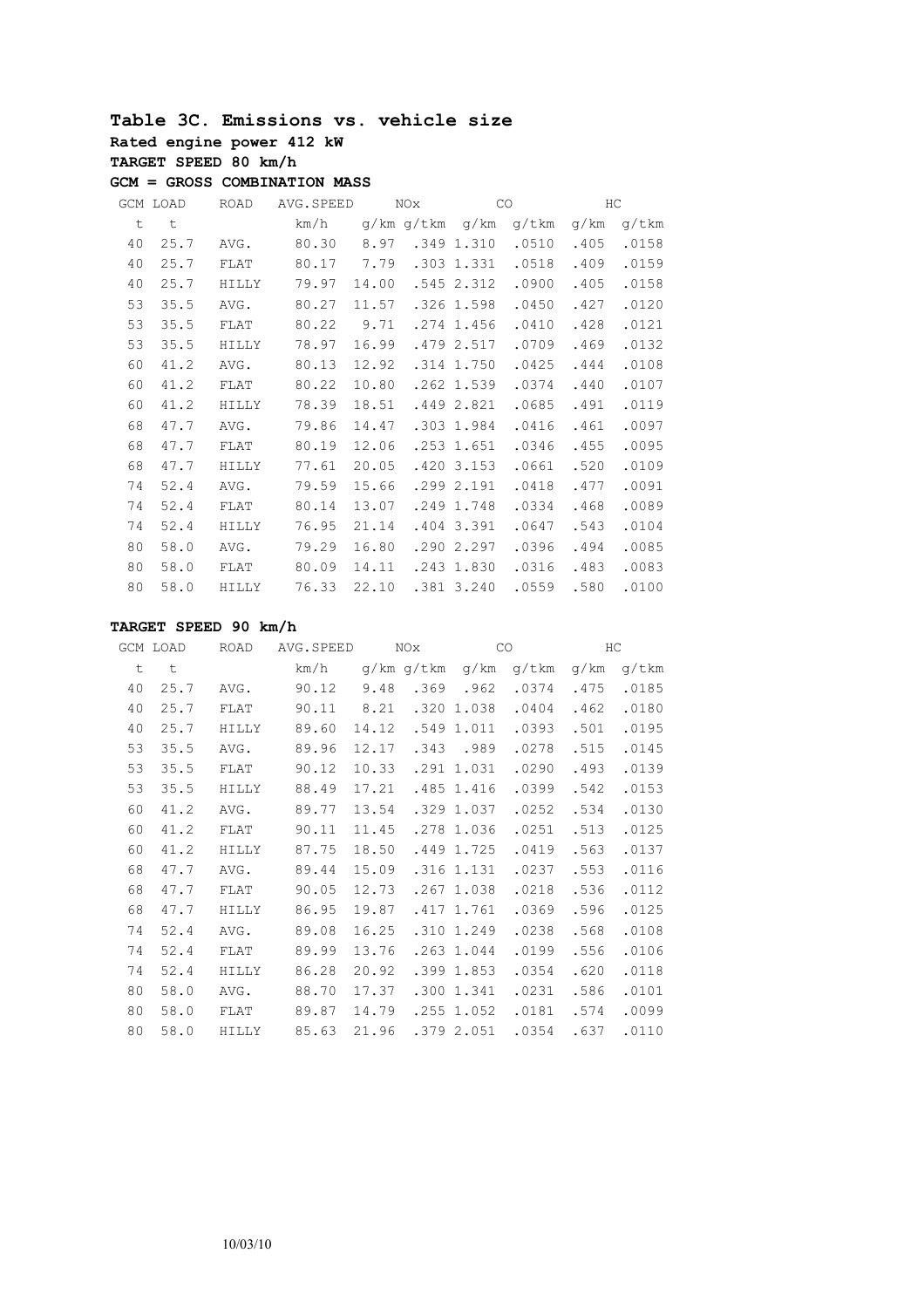#### **Table 3D. Emissions vs. vehicle size Rated engine power 460 kW TARGET SPEED 80 km/h GCM = GROSS COMBINATION MASS**

|    | GCM LOAD | <b>ROAD</b>  | AVG.SPEED |       | <b>NOx</b> | CO   |       |      | HC    |      | <b>PM</b> |
|----|----------|--------------|-----------|-------|------------|------|-------|------|-------|------|-----------|
| t  | t        |              | km/h      |       | q/km q/tkm | q/km | q/tkm | q/km | q/tkm | q/km | $q/t$ km  |
| 40 | 25.7     | AVG.         | 80.12     | 7.30  | .284       | .642 | .0250 | .306 | .0119 | .051 | .0020     |
| 40 | 25.7     | FLAT         | 80.11     | 6.59  | .256       | .649 | .0253 | .329 | .0128 | .034 | .0013     |
| 40 | 25.7     | HILLY        | 79.87     | 11.88 | .462       | .651 | .0253 | .268 | .0104 | .069 | .0027     |
| 53 | 35.5     | AVG.         | 80.12     | 9.17  | .258       | .650 | .0183 | .298 | .0084 | .071 | .0020     |
| 53 | 35.5     | FLAT         | 80.18     | 7.78  | .219       | .641 | .0181 | .321 | .0090 | .047 | .0013     |
| 53 | 35.5     | HILLY        | 78.99     | 14.42 | .406       | .684 | .0193 | .279 | .0079 | .083 | .0023     |
| 60 | 41.2     | AVG.         | 79.99     | 10.23 | .248       | .662 | .0161 | .297 | .0072 | .077 | .0019     |
| 60 | 41.2     | FLAT         | 80.18     | 8.49  | .206       | .645 | .0156 | .318 | .0077 | .058 | .0014     |
| 60 | 41.2     | HILLY        | 78.46     | 15.68 | .380       | .728 | .0177 | .285 | .0069 | .089 | .0022     |
| 68 | 47.7     | AVG.         | 79.78     | 11.55 | .242       | .691 | .0145 | .296 | .0062 | .082 | .0017     |
| 68 | 47.7     | FLAT         | 80.15     | 9.38  | .197       | .655 | .0137 | .315 | .0066 | .066 | .0014     |
| 68 | 47.7     | HILLY        | 77.77     | 16.98 | .356       | .788 | .0165 | .293 | .0061 | .095 | .0020     |
| 74 | 52.4     | AVG.         | 79.55     | 12.55 | .239       | .710 | .0136 | .297 | .0057 | .089 | .0017     |
| 74 | 52.4     | FLAT         | 80.11     | 10.16 | .194       | .666 | .0127 | .314 | .0060 | .084 | .0016     |
| 74 | 52.4     | HILLY        | 77.15     | 17.95 | .342       | .863 | .0165 | .301 | .0057 | .102 | .0020     |
| 80 | 58.0     | AVG.         | 79.29     | 13.50 | .233       | .719 | .0124 | .297 | .0051 | .096 | .0017     |
| 80 | 58.0     | FLAT         | 80.06     | 10.93 | .189       | .683 | .0118 | .313 | .0054 | .111 | .0019     |
| 80 | 58.0     | <b>HILLY</b> | 76.55     | 18.73 | .323       | .879 | .0152 | .311 | .0054 | .110 | .0019     |

|    | GCM LOAD | <b>ROAD</b> | AVG. SPEED |       | <b>NOx</b> |      | CO    |      | HC    |      | PM    |
|----|----------|-------------|------------|-------|------------|------|-------|------|-------|------|-------|
| t  | t        |             | km/h       |       | g/km g/tkm | q/km | q/tkm | q/km | q/tkm | g/km | q/tkm |
| 40 | 25.7     | AVG.        | 89.98      | 7.87  | .306       | .663 | .0258 | .351 | .0137 | .072 | .0028 |
| 40 | 25.7     | FLAT        | 90.06      | 7.11  | .276       | .656 | .0255 | .365 | .0142 | .065 | .0025 |
| 40 | 25.7     | HILLY       | 89.62      | 11.74 | .457       | .549 | .0214 | .304 | .0118 | .087 | .0034 |
| 53 | 35.5     | AVG.        | 89.89      | 9.74  | .274       | .666 | .0188 | .347 | .0098 | .080 | .0023 |
| 53 | 35.5     | FLAT        | 90.10      | 8.41  | .237       | .660 | .0186 | .358 | .0101 | .076 | .0021 |
| 53 | 35.5     | HILLY       | 88.61      | 14.24 | .401       | .585 | .0165 | .304 | .0086 | .097 | .0027 |
| 60 | 41.2     | AVG.        | 89.74      | 10.79 | .262       | .670 | .0163 | .344 | .0083 | .084 | .0020 |
| 60 | 41.2     | FLAT        | 90.09      | 9.13  | .222       | .671 | .0163 | .360 | .0087 | .079 | .0019 |
| 60 | 41.2     | HILLY       | 87.93      | 15.35 | .373       | .664 | .0161 | .308 | .0075 | .102 | .0025 |
| 68 | 47.7     | AVG.        | 89.45      | 12.02 | .252       | .665 | .0140 | .339 | .0071 | .090 | .0019 |
| 68 | 47.7     | FLAT        | 90.06      | 10.03 | .210       | .678 | .0142 | .361 | .0076 | .089 | .0019 |
| 68 | 47.7     | HILLY       | 87.13      | 16.43 | .344       | .688 | .0144 | .314 | .0066 | .108 | .0023 |
| 74 | 52.4     | AVG.        | 89.15      | 12.96 | .247       | .677 | .0129 | .337 | .0064 | .093 | .0018 |
| 74 | 52.4     | FLAT        | 90.01      | 10.74 | .205       | .697 | .0133 | .364 | .0069 | .091 | .0017 |
| 74 | 52.4     | HILLY       | 86.52      | 17.29 | .330       | .708 | .0135 | .320 | .0061 | .111 | .0021 |
| 80 | 58.0     | AVG.        | 88.80      | 13.84 | .239       | .688 | .0119 | .339 | .0058 | .096 | .0017 |
| 80 | 58.0     | FLAT        | 89.94      | 11.51 | .198       | .711 | .0123 | .376 | .0065 | .092 | .0016 |
| 80 | 58.0     | HILLY       | 85.90      | 18.18 | .313       | .741 | .0128 | .327 | .0056 | .114 | .0020 |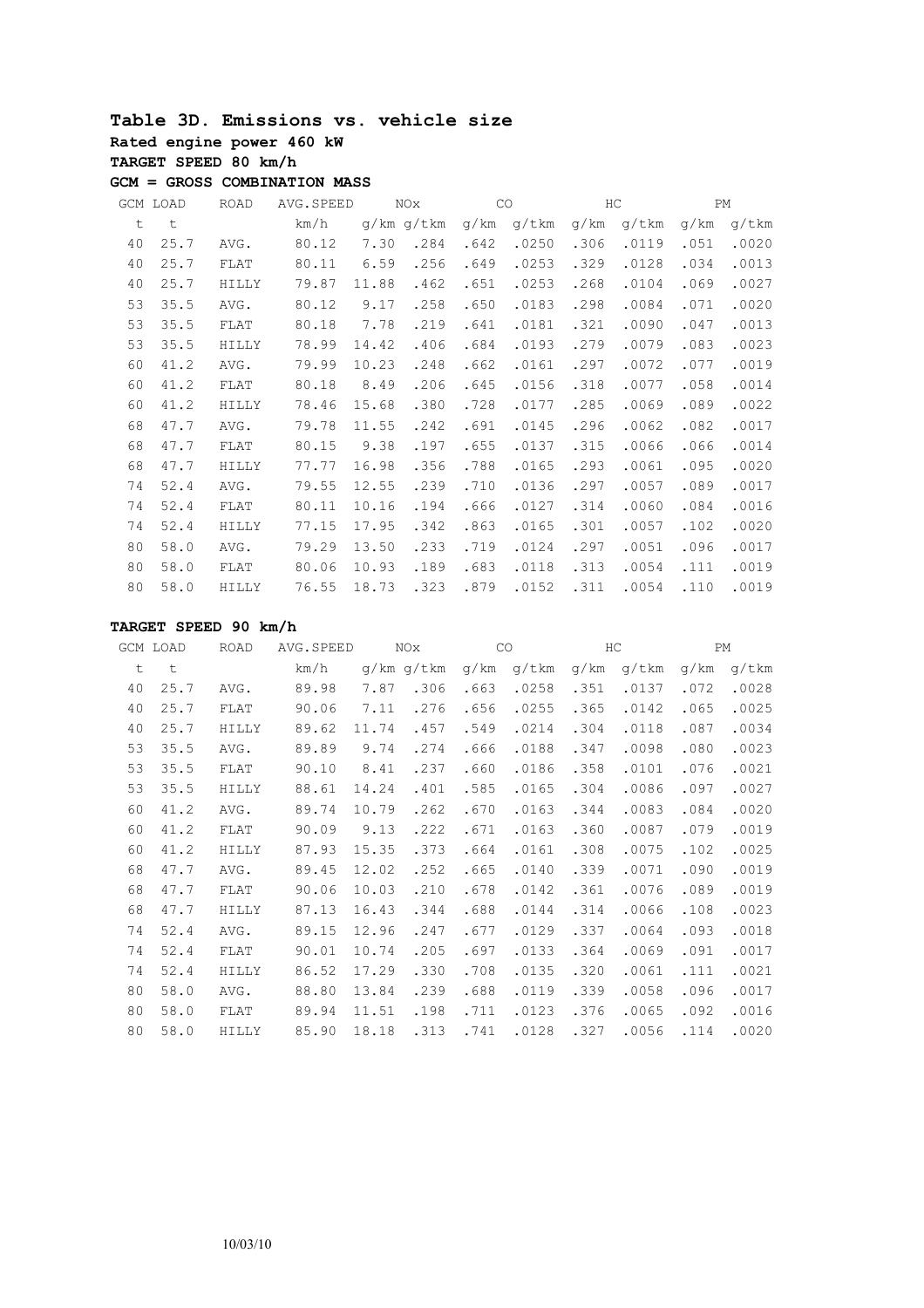# **Table 4A. Vehicle operating costs by type vehicles Rated engine power 309 kW**

#### **PRESENT VEHICLES**

|                   | TYPE<br>VEHICLE 1 |                |                 | TYPE            |                | VEHICLE 2       | TYPE VEHICLE 3  |                |                 |
|-------------------|-------------------|----------------|-----------------|-----------------|----------------|-----------------|-----------------|----------------|-----------------|
|                   | 40 t              |                | 5 axles         | 53 t            |                | 6 axles         | 60              | 7<br>t.        | axles           |
|                   | $\varepsilon/a$   | $\epsilon$ /km | $\epsilon$ /tkm | $\varepsilon/a$ | $\epsilon$ /km | $\epsilon$ /tkm | $\varepsilon/a$ | $\epsilon$ /km | $\epsilon$ /tkm |
| FUEL              | 48398             | .323           | .0126           | 56232           | .375           | .0106           | 60135           | .401           | .0097           |
| LUBRICANT         | 1161              | .008           | .0003           | 1471            | .010           | .0003           | 1573            | .010           | .0003           |
| REPAIR&MAINT.     | 14631             | .098           | .0038           | 15707           | .105           | .0029           | 16797           | .112           | .0027           |
| TYRES             | 8975              | .060           | .0023           | 10540           | .070           | .0020           | 11271           | .075           | .0018           |
| VARIABLE          | 73165             | .488           | .0190           | 83950           | .560           | .0158           | 89777           | .599           | .0145           |
| DEPRECIATION      | 24046             | .160           | .0062           | 33634           | .224           | .0063           | 34786           | .232           | .0056           |
| INTEREST          | 7214              | .048           | .0019           | 10090           | .067           | .0019           | 10435           | .070           | .0017           |
| WAGES             | 54949             | .366           | .0143           | 57655           | .384           | .0108           | 57655           | .384           | .0093           |
| <b>INSURANCES</b> | 5652              | .038           | .0015           | 8076            | .054           | .0015           | 8076            | .054           | .0013           |
| VEHICLE<br>TAX    | 2037              | .014           | .0005           | 2373            | .016           | .0004           | 2373            | .016           | .0004           |
| FIXED             | 93898             | .626           | .0244           | 111827          | .746           | .0210           | 113325          | .755           | .0183           |
| TOTAL             | 167064            | 1.114          | .0433           | 195777 1.305    |                | .0368           | 203102          | 1.354          | .0329           |

|                | TYPE<br>VEHICLE 4 |                |                 | TYPE         |                | VEHICLE 5       | VEHICLE 6<br>TYPE |                  |                 |
|----------------|-------------------|----------------|-----------------|--------------|----------------|-----------------|-------------------|------------------|-----------------|
|                | 68 t              | 8              | axles           | 74           | t              | 9 axles         | 80                | 10<br>$\ddagger$ | axles           |
|                | $\varepsilon/a$   | $\epsilon$ /km | $\epsilon$ /tkm | $\epsilon/a$ | $\epsilon$ /km | $\epsilon$ /tkm | $\epsilon/a$      | $\epsilon$ /km   | $\epsilon$ /tkm |
| FUEL           | 64412             | .429           | .0090           | 67779        | .452           | .0086           | 71149             | .474             | .0082           |
| LUBRICANT      | 1685              | .011           | .0002           | 1773         | .012           | .0002           | 1861              | .012             | .0002           |
| REPAIR&MAINT.  | 17992             | .120           | .0025           | 18932        | .126           | .0024           | 19873             | .132             | .0023           |
| TYRES          | 12073             | .080           | .0017           | 12704        | .085           | .0016           | 13336             | .089             | .0015           |
| VARIABLE       | 96162             | .641           | .0134           | 101189       | .675           | .0129           | 106219            | .708             | .0122           |
| DEPRECIATION   | 35939             | .240           | .0050           | 38798        | .259           | .0049           | 41658             | .278             | .0048           |
| INTEREST       | 10782             | .072           | .0015           | 11640        | .078           | .0015           | 12498             | .083             | .0014           |
| WAGES          | 57655             | .384           | .0081           | 57655        | .384           | .0073           | 57655             | .384             | .0066           |
| INSURANCES     | 8076              | .054           | .0011           | 8076         | .054           | .0010           | 8076              | .054             | .0009           |
| VEHICLE<br>TAX | 2373              | .016           | .0003           | 2686         | .018           | .0003           | 2774              | .018             | .0003           |
| FIXED          | 114825            | .765           | .0160           | 118856       | .792           | .0151           | 122661            | .818             | .0141           |
| TOTAL          | 210987            | 1.407          | .0295           | 220045       | 1.467          | .0280           | 228881            | 1.526            | .0263           |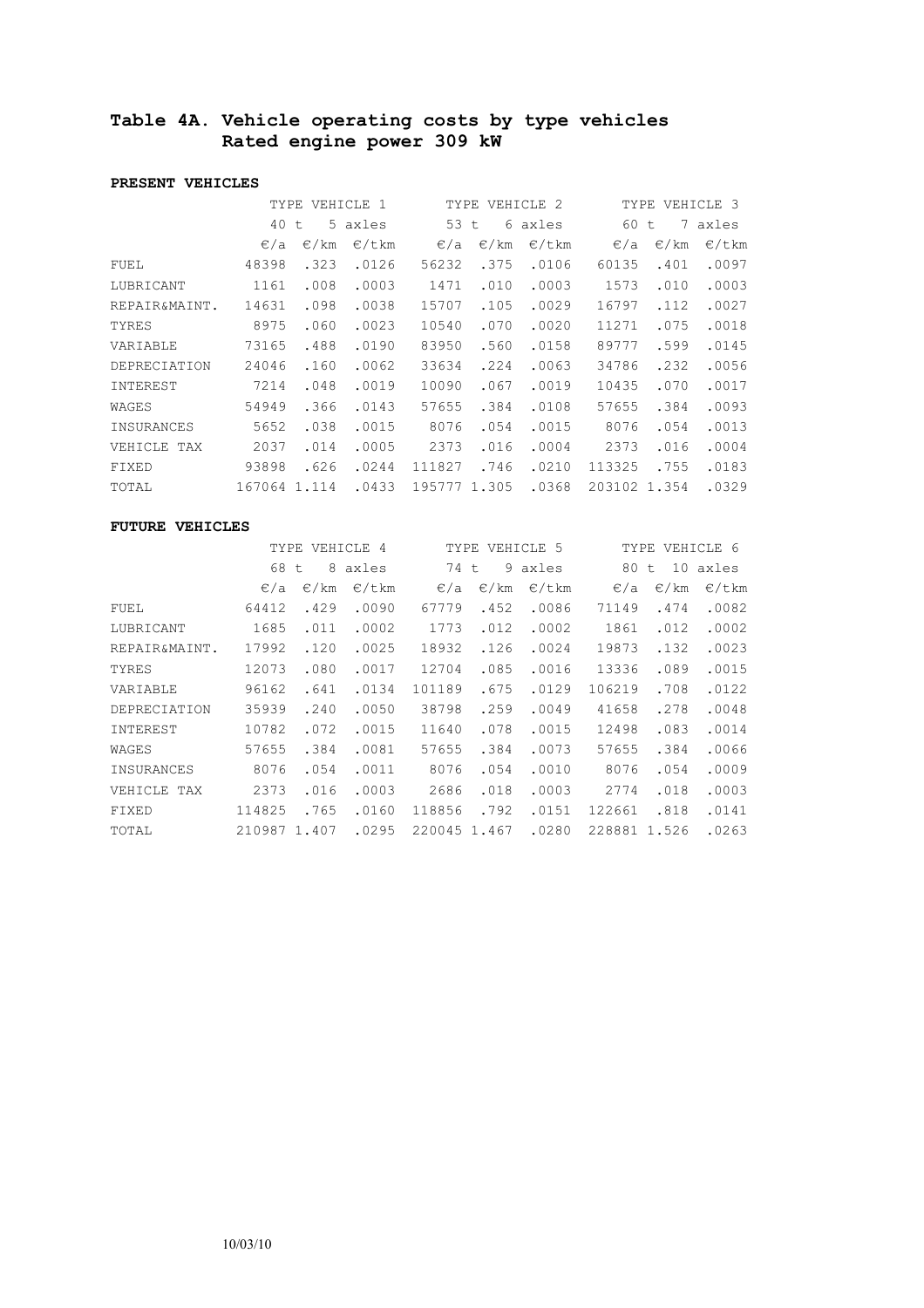# **Table 4B. Vehicle operating costs by type vehicles Rated engine power 345 kW**

#### **PRESENT VEHICLES**

|                   | TYPE<br>VEHICLE 1 |                |                 | TYPE            |                | VEHICLE 2       | TYPE<br>VEHICLE 3 |                |                 |
|-------------------|-------------------|----------------|-----------------|-----------------|----------------|-----------------|-------------------|----------------|-----------------|
|                   | 40                | t              | 5 axles         | 53              | 6<br>t         | axles           | 60                | 7<br>t         | axles           |
|                   | $\varepsilon/a$   | $\epsilon$ /km | $\epsilon$ /tkm | $\varepsilon/a$ | $\epsilon$ /km | $\epsilon$ /tkm | $\varepsilon/a$   | $\epsilon$ /km | $\epsilon$ /tkm |
| FUEL              | 49472             | .330           | .0128           | 56690           | .378           | .0106           | 60251             | .402           | .0097           |
| LUBRICANT         | 1187              | .008           | .0003           | 1483            | .010           | .0003           | 1576              | .011           | .0003           |
| REPAIR&MAINT.     | 14956             | .100           | .0039           | 15835           | .106           | .0030           | 16830             | .112           | .0027           |
| TYRES             | 9174              | .061           | .0024           | 10626           | .071           | .0020           | 11293             | .075           | .0018           |
| VARIABLE          | 74789             | .499           | .0194           | 84634           | .564           | .0159           | 89950             | .600           | .0146           |
| DEPRECIATION      | 24046             | .160           | .0062           | 33634           | .224           | .0063           | 34786             | .232           | .0056           |
| INTEREST          | 7214              | .048           | .0019           | 10090           | .067           | .0019           | 10435             | .070           | .0017           |
| WAGES             | 54949             | .366           | .0143           | 57655           | .384           | .0108           | 57655             | .384           | .0093           |
| <b>INSURANCES</b> | 5652              | .038           | .0015           | 8076            | .054           | .0015           | 8076              | .054           | .0013           |
| VEHICLE<br>TAX    | 2037              | .014           | .0005           | 2373            | .016           | .0004           | 2373              | .016           | .0004           |
| FIXED             | 93898             | .626           | .0244           | 111827          | .746           | .0210           | 113325            | .755           | .0183           |
| TOTAL             | 168687            | 1.125          | .0438           | 196461          | 1.310          | .0369           | 203275            | 1.355          | .0329           |

|                | TYPE<br>VEHICLE 4 |                |                 | TYPE            |                | VEHICLE 5       | VEHICLE 6<br>TYPE |                |                 |
|----------------|-------------------|----------------|-----------------|-----------------|----------------|-----------------|-------------------|----------------|-----------------|
|                | 68 t              | 8              | axles           | 74              | 9<br>t         | axles           | 80                | 10<br>t        | axles           |
|                | $\varepsilon/a$   | $\epsilon$ /km | $\epsilon$ /tkm | $\varepsilon/a$ | $\epsilon$ /km | $\epsilon$ /tkm | $\epsilon/a$      | $\epsilon$ /km | $\epsilon$ /tkm |
| FUEL           | 64189             | .428           | .0090           | 67252           | .448           | .0086           | 70338             | .469           | .0081           |
| LUBRICANT      | 1679              | .011           | .0002           | 1759            | .012           | .0002           | 1840              | .012           | .0002           |
| REPAIR&MAINT.  | 17929             | .120           | .0025           | 18785           | .125           | .0024           | 19647             | .131           | .0023           |
| TYRES          | 12031             | .080           | .0017           | 12605           | .084           | .0016           | 13184             | .088           | .0015           |
| VARIABLE       | 95828             | .639           | .0134           | 100402          | .669           | .0128           | 105009            | .700           | .0121           |
| DEPRECIATION   | 35939             | .240           | .0050           | 38798           | .259           | .0049           | 41658             | .278           | .0048           |
| INTEREST       | 10782             | .072           | .0015           | 11640           | .078           | .0015           | 12498             | .083           | .0014           |
| WAGES          | 57655             | .384           | .0081           | 57655           | .384           | .0073           | 57655             | .384           | .0066           |
| INSURANCES     | 8076              | .054           | .0011           | 8076            | .054           | .0010           | 8076              | .054           | .0009           |
| VEHICLE<br>TAX | 2373              | .016           | .0003           | 2686            | .018           | .0003           | 2774              | .018           | .0003           |
| FIXED          | 114825            | .765           | .0160           | 118856          | .792           | .0151           | 122661            | .818           | .0141           |
| TOTAL          | 210653 1.404      |                | .0294           | 219258          | 1.462          | .0279           | 227670            | 1.518          | .0262           |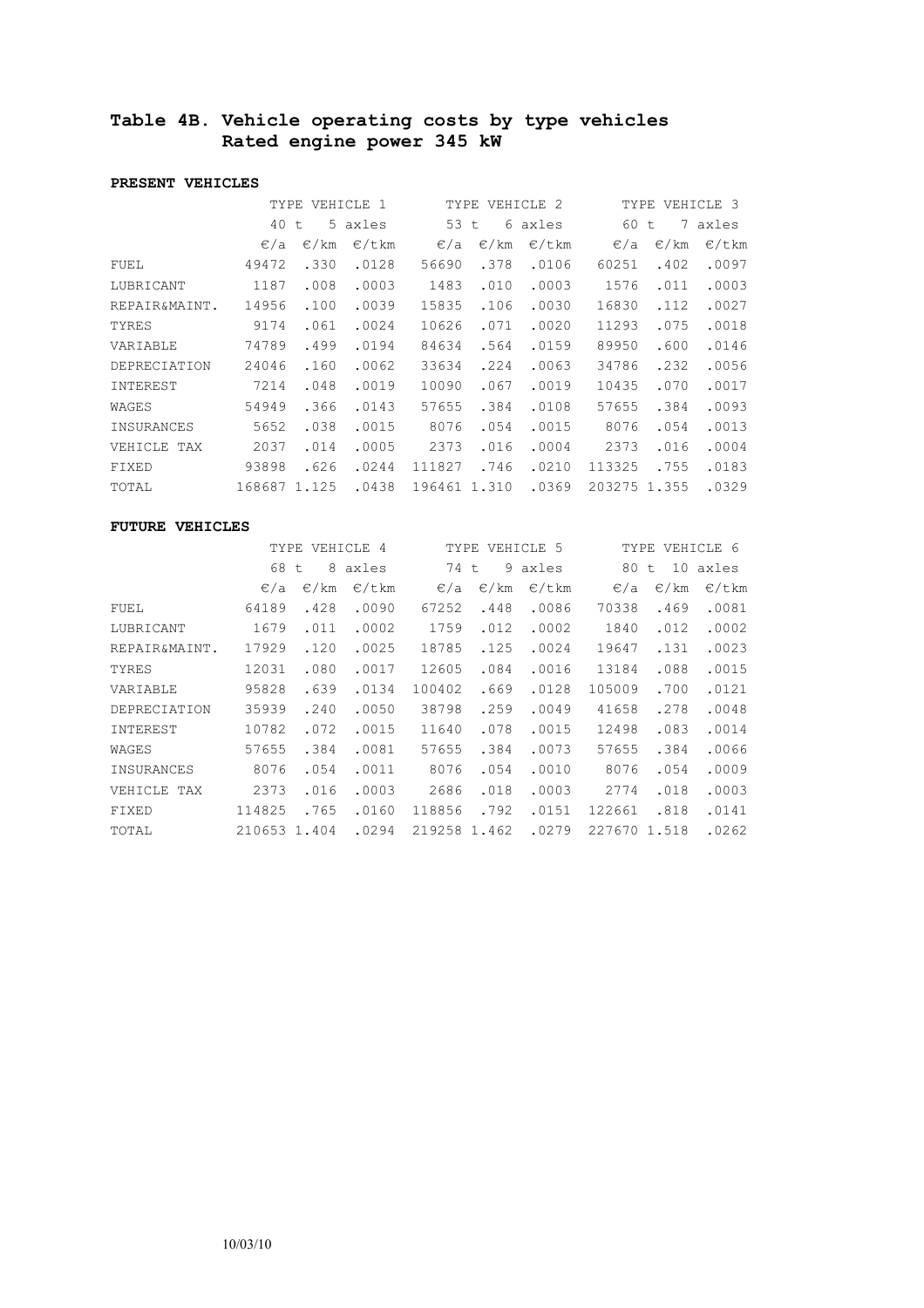# **Table 4C. Vehicle operating costs by type vehicles Rated engine power 412 kW**

#### **PRESENT VEHICLES**

|                   | TYPE<br>VEHICLE 1 |                |                 | TYPE            |                | VEHICLE 2       | TYPE VEHICLE 3 |                |                 |
|-------------------|-------------------|----------------|-----------------|-----------------|----------------|-----------------|----------------|----------------|-----------------|
|                   | 40 t              |                | 5 axles         | 53 t            |                | 6 axles         | 60 t           | 7              | axles           |
|                   | $\varepsilon/a$   | $\epsilon$ /km | $\epsilon$ /tkm | $\varepsilon/a$ | $\epsilon$ /km | $\epsilon$ /tkm | $\epsilon/a$   | $\epsilon$ /km | $\epsilon$ /tkm |
| FUEL              | 51541             | .344           | .0134           | 59499           | .397           | .0112           | 63502          | .423           | .0103           |
| LUBRICANT         | 1237              | .008           | .0003           | 1557            | .010           | .0003           | 1661           | .011           | .0003           |
| REPAIR&MAINT.     | 15581             | .104           | .0040           | 16619           | .111           | .0031           | 17737          | .118           | .0029           |
| TYRES             | 9558              | .064           | .0025           | 11152           | .074           | .0021           | 11902          | .079           | .0019           |
| VARIABLE          | 77916             | .519           | .0202           | 88827           | .592           | .0167           | 94803          | .632           | .0153           |
| DEPRECIATION      | 24046             | .160           | .0062           | 33634           | .224           | .0063           | 34786          | .232           | .0056           |
| INTEREST          | 7214              | .048           | .0019           | 10090           | .067           | .0019           | 10435          | .070           | .0017           |
| WAGES             | 54949             | .366           | .0143           | 57655           | .384           | .0108           | 57655          | .384           | .0093           |
| <b>INSURANCES</b> | 5652              | .038           | .0015           | 8076            | .054           | .0015           | 8076           | .054           | .0013           |
| VEHICLE<br>TAX    | 2037              | .014           | .0005           | 2373            | .016           | .0004           | 2373           | .016           | .0004           |
| FIXED             | 93898             | .626           | .0244           | 111827          | .746           | .0210           | 113325         | .755           | .0183           |
| TOTAL             | 171814            | 1.145          | .0446           | 200654          | 1.338          | .0377           | 208128         | 1.388          | .0337           |

|                | TYPE            |                | VEHICLE 4       | TYPE         |                | VEHICLE 5       | TYPE            |                | VEHICLE 6       |
|----------------|-----------------|----------------|-----------------|--------------|----------------|-----------------|-----------------|----------------|-----------------|
|                | 68 t            | 8              | axles           | 74           | t              | 9 axles         | 80              | 10<br>t        | axles           |
|                | $\varepsilon/a$ | $\epsilon$ /km | $\epsilon$ /tkm | $\epsilon/a$ | $\epsilon$ /km | $\epsilon$ /tkm | $\varepsilon/a$ | $\epsilon$ /km | $\epsilon$ /tkm |
| FUEL           | 67951           | .453           | .0095           | 71474        | .476           | .0091           | 74984           | .500           | .0086           |
| LUBRICANT      | 1778            | .012           | .0002           | 1870         | .012           | .0002           | 1962            | .013           | .0002           |
| REPAIR&MAINT.  | 18980           | .127           | .0027           | 19964        | .133           | .0025           | 20945           | .140           | .0024           |
| TYRES          | 12736           | .085           | .0018           | 13397        | .089           | .0017           | 14055           | .094           | .0016           |
| VARIABLE       | 101445          | .676           | .0142           | 106704       | .711           | .0136           | 111946          | .746           | .0129           |
| DEPRECIATION   | 35939           | .240           | .0050           | 38798        | .259           | .0049           | 41658           | .278           | .0048           |
| INTEREST       | 10782           | .072           | .0015           | 11640        | .078           | .0015           | 12498           | .083           | .0014           |
| WAGES          | 57655           | .384           | .0081           | 57655        | .384           | .0073           | 57655           | .384           | .0066           |
| INSURANCES     | 8076            | .054           | .0011           | 8076         | .054           | .0010           | 8076            | .054           | .0009           |
| VEHICLE<br>TAX | 2373            | .016           | .0003           | 2686         | .018           | .0003           | 2774            | .018           | .0003           |
| FIXED          | 114825          | .765           | .0160           | 118856       | .792           | .0151           | 122661          | .818           | .0141           |
| TOTAL          | 216270 1.442    |                | .0302           | 225560       | 1.504          | .0287           | 234607          | 1.564          | .0270           |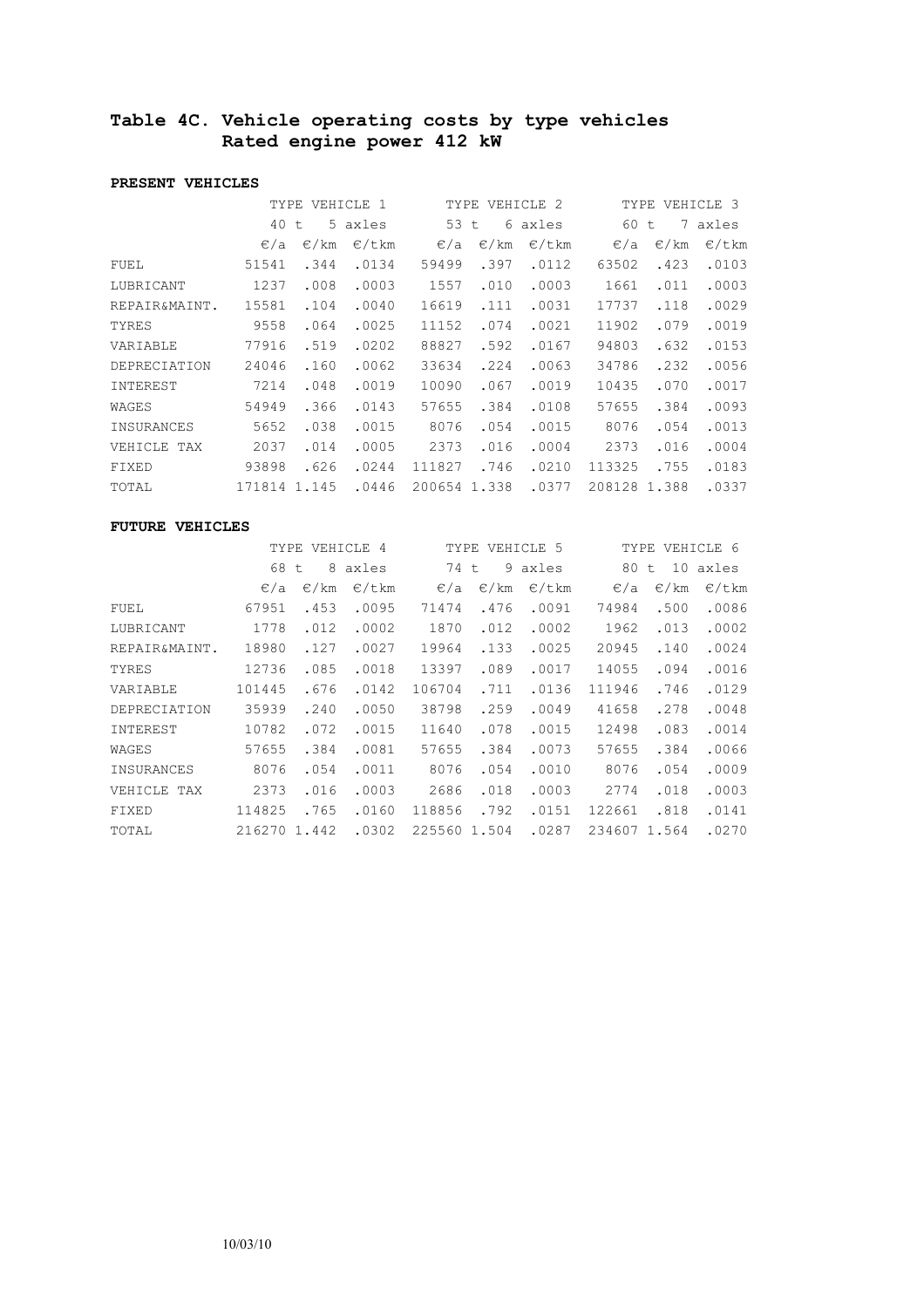# **Table 4D. Vehicle operating costs by type vehicles Rated engine power 460 kW**

#### **PRESENT VEHICLES**

|                   | TYPE            |                | VEHICLE 1       | TYPE            |                | VEHICLE 2       |                 | TYPE VEHICLE 3 |                 |
|-------------------|-----------------|----------------|-----------------|-----------------|----------------|-----------------|-----------------|----------------|-----------------|
|                   | 40 t            |                | 5 axles         | 53 t            |                | 6 axles         | 60              | 7<br>t.        | axles           |
|                   | $\varepsilon/a$ | $\epsilon$ /km | $\epsilon$ /tkm | $\varepsilon/a$ | $\epsilon$ /km | $\epsilon$ /tkm | $\varepsilon/a$ | $\epsilon$ /km | $\epsilon$ /tkm |
| FUEL              | 53494           | .357           | .0139           | 61162           | .408           | .0115           | 64887           | .433           | .0105           |
| LUBRICANT         | 1284            | .009           | .0003           | 1600            | .011           | .0003           | 1698            | .011           | .0003           |
| REPAIR&MAINT.     | 16172           | .108           | .0042           | 17084           | .114           | .0032           | 18124           | .121           | .0029           |
| TYRES             | 9920            | .066           | .0026           | 11464           | .076           | .0022           | 12162           | .081           | .0020           |
| VARIABLE          | 80868           | .539           | .0210           | 91310           | .609           | .0171           | 96872           | .646           | .0157           |
| DEPRECIATION      | 24046           | .160           | .0062           | 33634           | .224           | .0063           | 34786           | .232           | .0056           |
| INTEREST          | 7214            | .048           | .0019           | 10090           | .067           | .0019           | 10435           | .070           | .0017           |
| WAGES             | 54949           | .366           | .0143           | 57655           | .384           | .0108           | 57655           | .384           | .0093           |
| <b>INSURANCES</b> | 5652            | .038           | .0015           | 8076            | .054           | .0015           | 8076            | .054           | .0013           |
| VEHICLE<br>TAX    | 2037            | .014           | .0005           | 2373            | .016           | .0004           | 2373            | .016           | .0004           |
| FIXED             | 93898           | .626           | .0244           | 111827          | .746           | .0210           | 113325          | .755           | .0183           |
| TOTAL             | 174767          | 1.165          | .0453           | 203138 1.354    |                | .0381           | 210197          | 1.401          | .0340           |

|                | TYPE            |                | VEHICLE 4       | TYPE         |                | VEHICLE 5       | TYPE         |                | VEHICLE 6       |
|----------------|-----------------|----------------|-----------------|--------------|----------------|-----------------|--------------|----------------|-----------------|
|                | 68 t            | 8              | axles           | 74           | t              | 9 axles         | 80           | 10<br>t        | axles           |
|                | $\varepsilon/a$ | $\epsilon$ /km | $\epsilon$ /tkm | $\epsilon/a$ | $\epsilon$ /km | $\epsilon$ /tkm | $\epsilon/a$ | $\epsilon$ /km | $\epsilon$ /tkm |
| FUEL           | 68969           | .460           | .0096           | 72224        | .481           | .0092           | 75478        | .503           | .0087           |
| LUBRICANT      | 1804            | .012           | .0003           | 1890         | .013           | .0002           | 1975         | .013           | .0002           |
| REPAIR&MAINT.  | 19265           | .128           | .0027           | 20174        | .134           | .0026           | 21083        | .141           | .0024           |
| TYRES          | 12927           | .086           | .0018           | 13537        | .090           | .0017           | 14147        | .094           | .0016           |
| VARIABLE       | 102966          | .686           | .0144           | 107825       | .719           | .0137           | 112682       | .751           | .0130           |
| DEPRECIATION   | 35939           | .240           | .0050           | 38798        | .259           | .0049           | 41658        | .278           | .0048           |
| INTEREST       | 10782           | .072           | .0015           | 11640        | .078           | .0015           | 12498        | .083           | .0014           |
| WAGES          | 57655           | .384           | .0081           | 57655        | .384           | .0073           | 57655        | .384           | .0066           |
| INSURANCES     | 8076            | .054           | .0011           | 8076         | .054           | .0010           | 8076         | .054           | .0009           |
| VEHICLE<br>TAX | 2373            | .016           | .0003           | 2686         | .018           | .0003           | 2774         | .018           | .0003           |
| FIXED          | 114825          | .765           | .0160           | 118856       | .792           | .0151           | 122661       | .818           | .0141           |
| TOTAL          | 217791          | 1.452          | .0304           | 226681       | 1.511          | .0288           | 235343       | 1.569          | .0271           |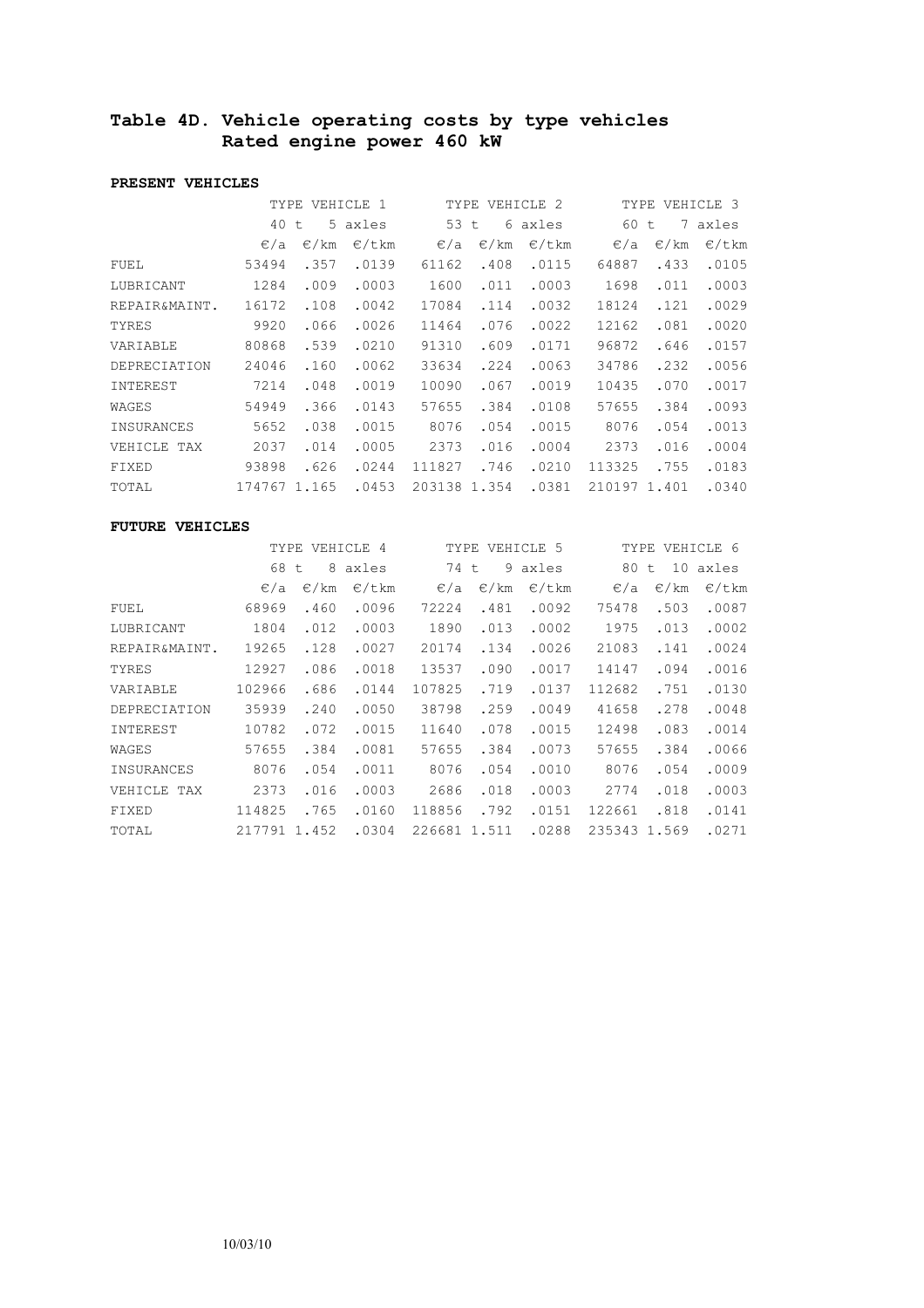# **Table 5. Characteristics of type vehicles from road wear viewpoint**

|               | <b>Type Gross</b><br>mass | Net<br>load | axles       | equivalent Net load/<br>axles | eq. axle      | Index |
|---------------|---------------------------|-------------|-------------|-------------------------------|---------------|-------|
| #             | t.                        | t.          | $_{\rm \#}$ | #                             | $t/eq$ . axle |       |
|               | 40                        | 25.7        | 5           | 3.195                         | 8.046         | 164   |
| $\mathcal{L}$ | 53                        | 35.5        | 6           | 3.338                         | 10.649        | 124   |
| 3             | 60                        | 41.2        |             | 3.125                         | 13.192        | 100   |
| 4             | 68                        | 47.7        | 8           | 3.444                         | 13.840        | 95    |
| 5             | 74                        | 52.4        | 9           | 3.816                         | 13.731        | 96    |
|               | 80                        | 58.0        | 10          | 3.988                         | 14.537        | 91    |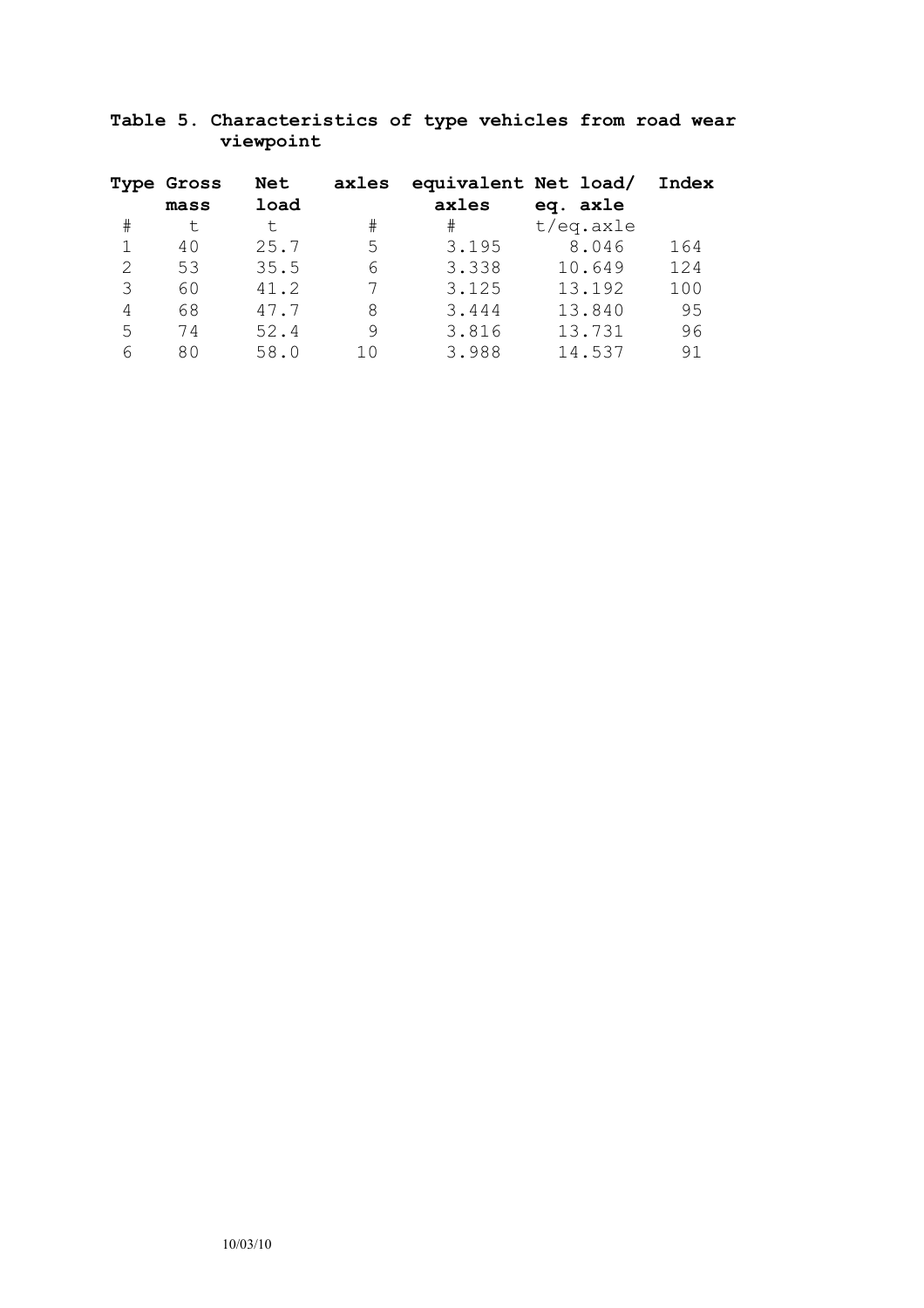

10/03/10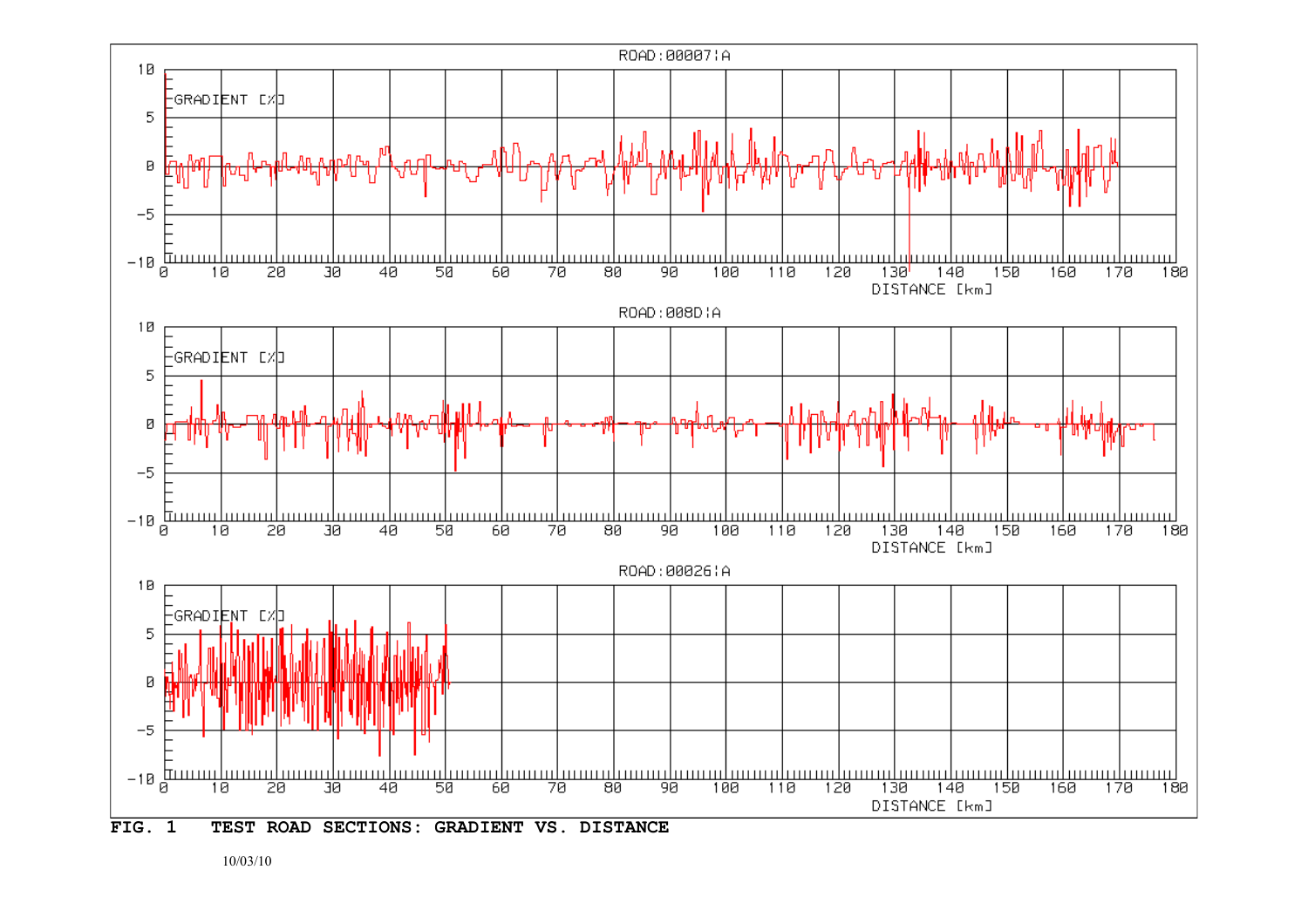

**FIG. 2 VEHICLE OPERATING COSTS VS. GROSS MASS**



**UNIT[tkm] VS. GROSS MASS**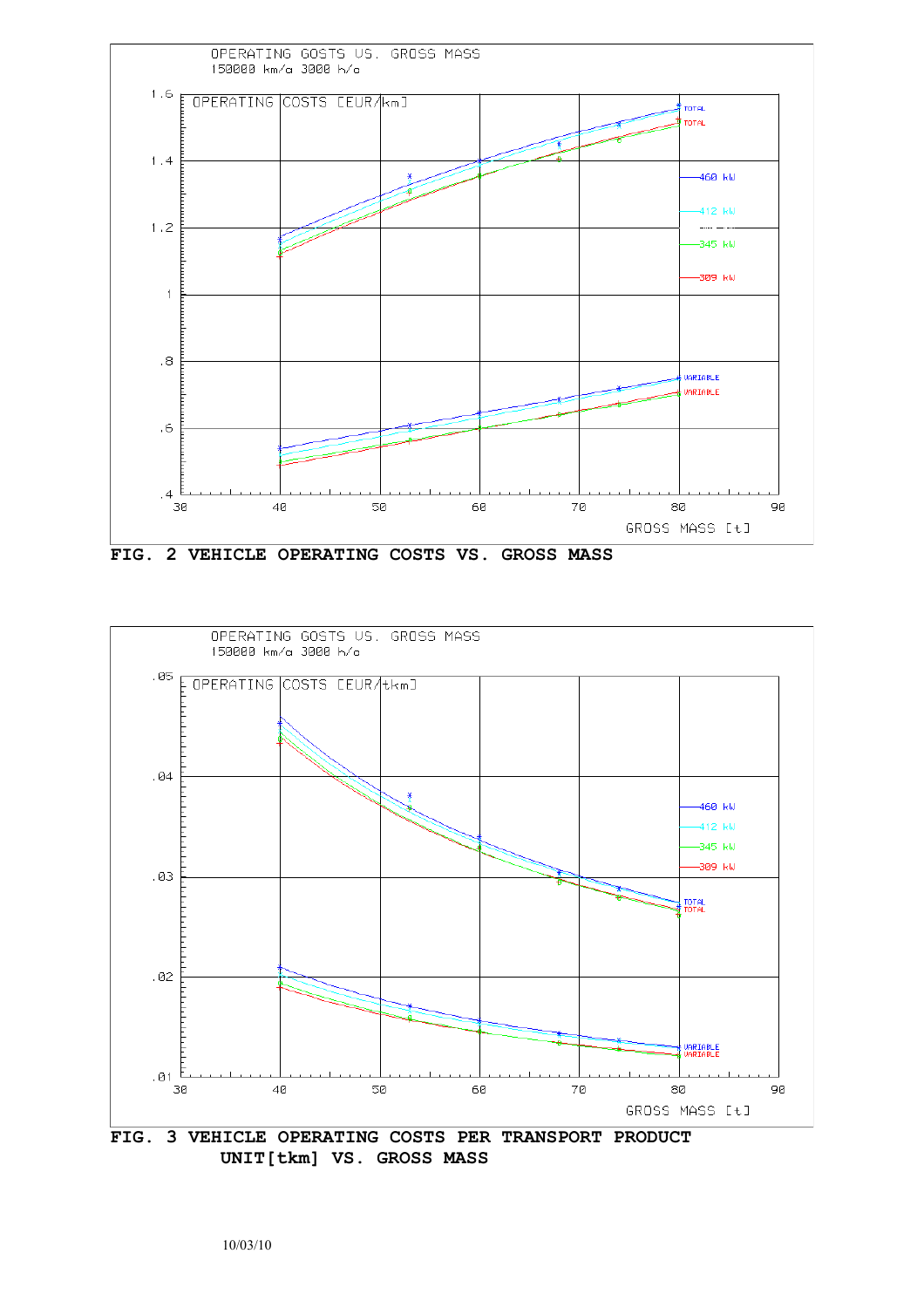#### **Appendix**

Olavi H. Koskinen M. Sc., Chief Engineer phone +358-20-422 2502 e-mail: ohk@finnra.fi

# **V E H I C L E M O T I O N S I M U L A T O R**

# **INTRODUCTION**

The vehicle computer simulation system has been developed by Mr. Olavi H. Koskinen in the Ministry of Transport and Communications in Finland in order to simulate the motion of a real vehicle in normal road and traffic conditions. In that simulation process the vehicle can be driven either in undisturbed or disturbed traffic flow according to predefined driving techniques and rules (goal speed, schwung, use of gears etc). The simulation output can be continuous, so also the statistical analysis of the drive containing the elapsed time, proceeded distance, consumed fuel amount, use of gears, engine power, torque, engine load distribution etc.

## **SIMULATION SYSTEM IN DETAIL**

The technical characteristics of the vehicle and road must be given as input data, before the simulation process can be started. The idea of the simulation is simply based upon the Newton's second law, which is expressed in the following differential equation:

$$
m dv/dt = F_t - F_r
$$

where:

 $v$  = vehicle speed  $t = time$  $m$  = vehicle mass  $F_t$  = traction force  $F_r$  = resistance force

The current resistance force  $(F_r)$  is determined by the drive resistance parameters of the vehicle (rolling and air resistance coefficients) and current longitudinal road gradient. The traction force  $(F_t)$  is regulated by using the accelerator and brake pedals and various gears.

The geometric data of the road are stored in a very compact mode as distance-altitude or respectively as distance-gradient coordinates. In the former case the rounding curves between them are determined by an effective iterative algorithm.

The vehicle data for the computer simulation are:

- drive resistance coefficients
- description of the power train
- description of the engine
- maximum torque as a function of the engine speed
- fuel flow rate as a function of the engine speed and torque (engine map of fuel consumption)
- emission flow rates by components  $(NO<sub>x</sub>, CO, HC, PM, CO<sub>2</sub>)$  as functions of the engine speed and torque

The quantities, which are followed continuously in the standard output during the drive, are:

- time
- proceeded distance
- consumed fuel amount
- emission amounts if available and selected
- gear position